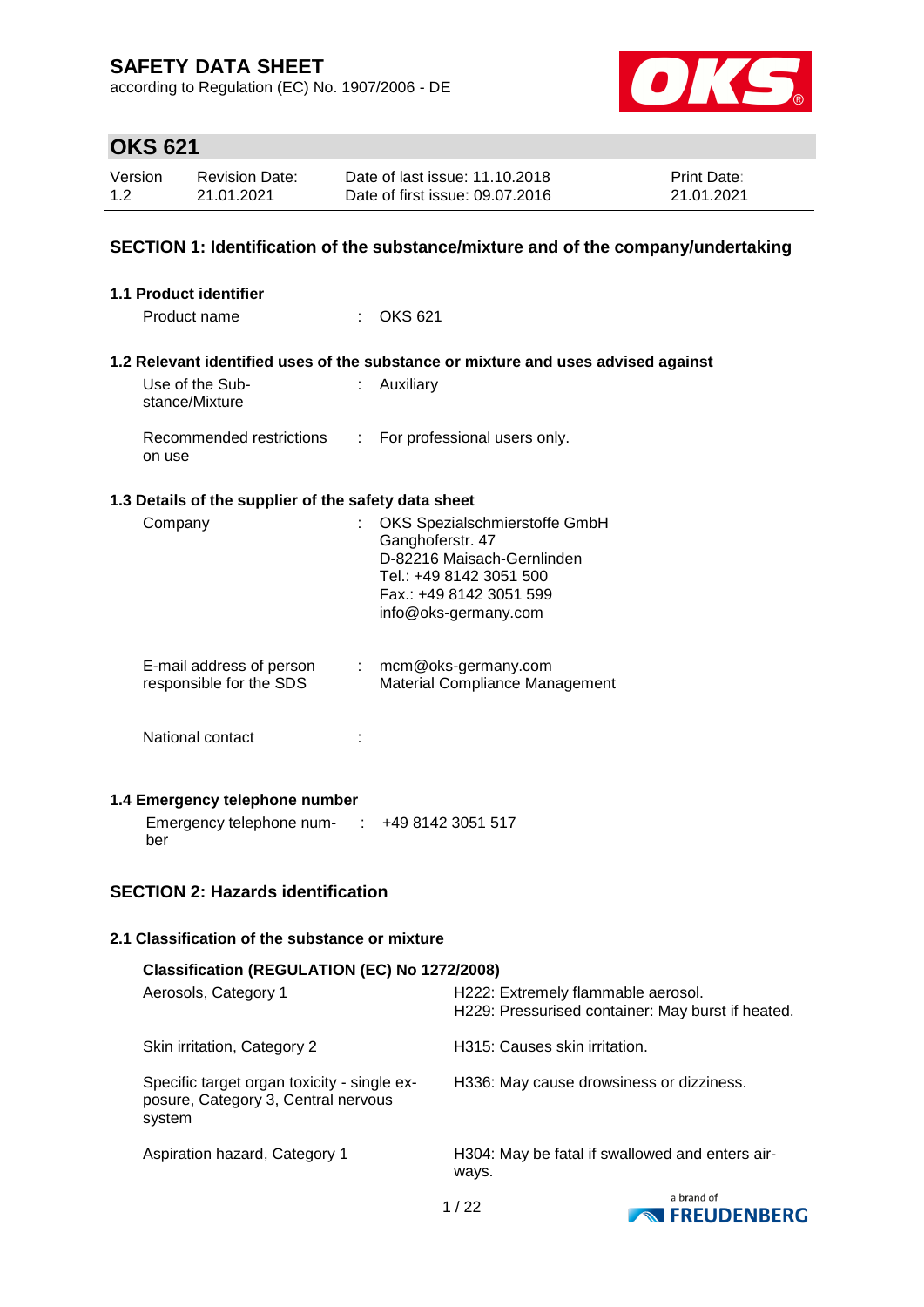according to Regulation (EC) No. 1907/2006 - DE



# **OKS 621**

| Version | <b>Revision Date:</b> | Date of last issue: 11.10.2018  | <b>Print Date:</b> |
|---------|-----------------------|---------------------------------|--------------------|
| 1.2     | 21.01.2021            | Date of first issue: 09.07.2016 | 21.01.2021         |

egory 2

Long-term (chronic) aquatic hazard, Cat-H411: Toxic to aquatic life with long lasting effects.

#### **2.2 Label elements**

| Labelling (REGULATION (EC) No 1272/2008) |                                              |                                                                                                                                   |  |  |  |
|------------------------------------------|----------------------------------------------|-----------------------------------------------------------------------------------------------------------------------------------|--|--|--|
| Hazard pictograms                        |                                              |                                                                                                                                   |  |  |  |
| Signal word                              | Danger                                       |                                                                                                                                   |  |  |  |
| <b>Hazard statements</b>                 | H <sub>222</sub><br>H <sub>229</sub><br>H304 | Extremely flammable aerosol.<br>Pressurised container: May burst if heated.<br>May be fatal if swallowed and enters air-<br>ways. |  |  |  |
|                                          | H315<br>H336<br>H411                         | Causes skin irritation.<br>May cause drowsiness or dizziness.<br>Toxic to aquatic life with long lasting effects.                 |  |  |  |
| Supplemental Hazard<br><b>Statements</b> | <b>EUH018</b>                                | In use may form flammable/explosive<br>vapour-air mixture.                                                                        |  |  |  |
| Precautionary statements                 | <b>Prevention:</b>                           |                                                                                                                                   |  |  |  |
|                                          | P <sub>210</sub>                             | Keep away from heat, hot surfaces, sparks,<br>open flames and other ignition sources. No<br>smoking.                              |  |  |  |
|                                          | P211                                         | Do not spray on an open flame or other<br>ignition source.                                                                        |  |  |  |
|                                          | P <sub>251</sub><br>P273                     | Do not pierce or burn, even after use.<br>Avoid release to the environment.                                                       |  |  |  |
|                                          | Response:                                    |                                                                                                                                   |  |  |  |
|                                          | P301 + P310                                  | IF SWALLOWED: Immediately call a<br>POISON CENTER/ doctor.                                                                        |  |  |  |
|                                          | P331<br>P391                                 | Do NOT induce vomiting.<br>Collect spillage.                                                                                      |  |  |  |
|                                          | Storage:                                     |                                                                                                                                   |  |  |  |
|                                          | $P410 + P412$                                | Protect from sunlight. Do not expose to<br>temperatures exceeding 50 °C/ 122 °F.                                                  |  |  |  |

Hazardous components which must be listed on the label: Hydrocarbons, C6-C7, n-alkanes, isoalkanes, cyclics, <5% n-hexane

#### **2.3 Other hazards**

This substance/mixture contains no components considered to be either persistent, bioaccumulative and toxic (PBT), or very persistent and very bioaccumulative (vPvB) at levels of 0.1% or higher.

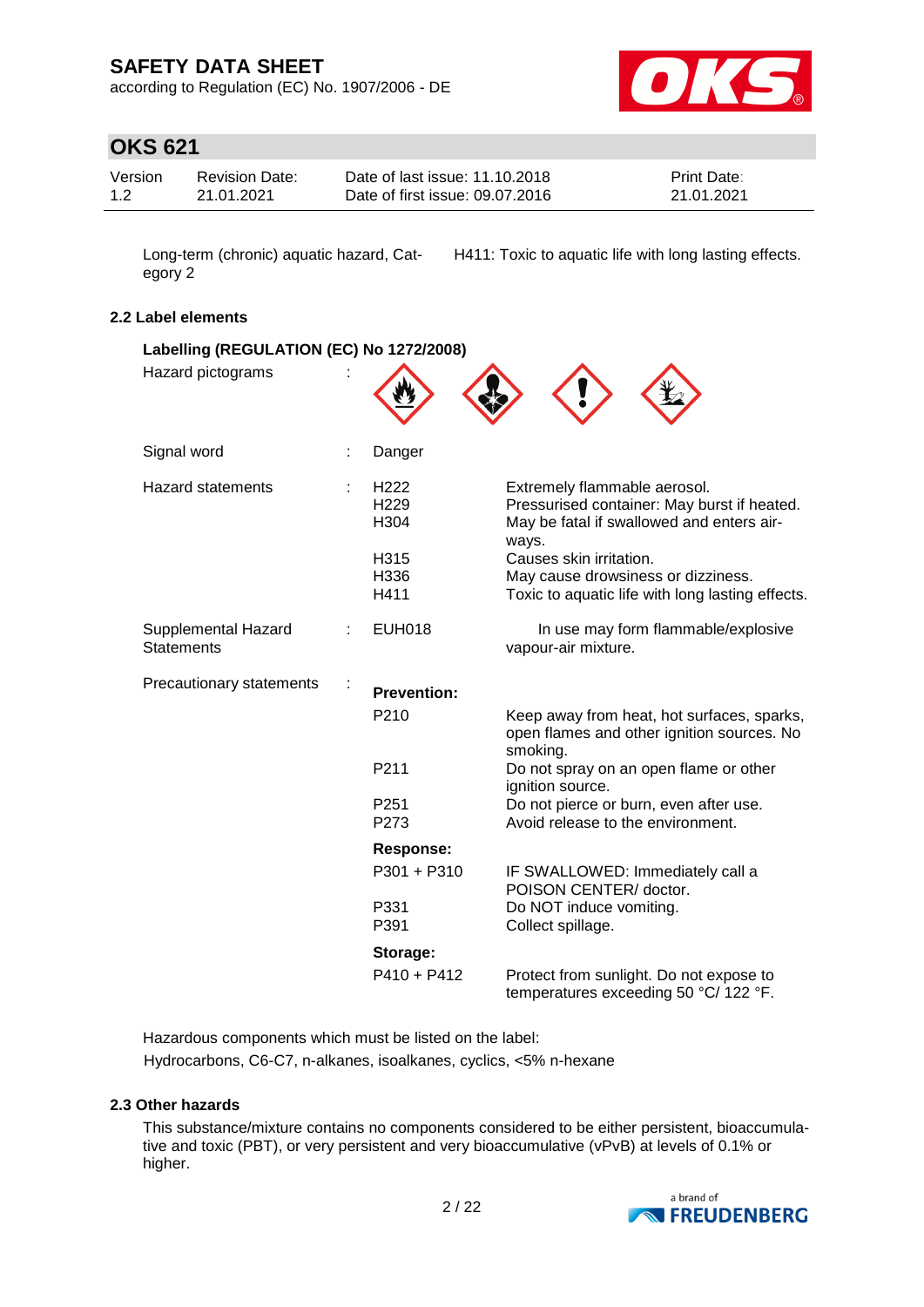according to Regulation (EC) No. 1907/2006 - DE



# **OKS 621**

| Version | Revision Date: | Date of last issue: 11.10.2018  | <b>Print Date:</b> |
|---------|----------------|---------------------------------|--------------------|
| 1.2     | 21.01.2021     | Date of first issue: 09.07.2016 | 21.01.2021         |

## **SECTION 3: Composition/information on ingredients**

## **3.2 Mixtures**

Chemical nature : Active agent with propellant and solvent.

#### **Components**

| Chemical name                                                              | CAS-No.<br>EC-No.<br>Index-No.<br>Registration number                     | Classification                                                                                                    | Concentration<br>limits<br>M-Factor<br><b>Notes</b> | Concentration<br>(% w/w) |
|----------------------------------------------------------------------------|---------------------------------------------------------------------------|-------------------------------------------------------------------------------------------------------------------|-----------------------------------------------------|--------------------------|
| Hydrocarbons, C6-C7,<br>n-alkanes, isoalkanes,<br>cyclics, <5% n-hexane    | 921-024-6<br>01-2119475514-35-<br>XXXX                                    | Flam. Liq.2; H225<br>Skin Irrit.2; H315<br><b>STOT SE3; H336</b><br>Asp. Tox.1; H304<br>Aquatic Chronic2;<br>H411 |                                                     | $>= 10 - 20$             |
| Kerosine (petroleum),<br>hydrodesulfurized;<br>Kerosine - unspeci-<br>fied | 64742-81-0<br>265-184-9<br>649-423-00-8<br>01-2119462828-25               | Skin Irrit.2; H315<br>STOT SE3; H336<br>Asp. Tox.1; H304<br>Aquatic Chronic2;<br>H411                             |                                                     | $>= 2.5 - 10$            |
| Substances with a workplace exposure limit :                               |                                                                           |                                                                                                                   |                                                     |                          |
| butane                                                                     | 106-97-8<br>203-448-7<br>601-004-00-0<br>01-2119474691-32-<br><b>XXXX</b> | Flam. Gas1A;<br>H220<br>Press. GasCompr.<br>Gas; H280                                                             | Note U (table<br>3.1), Note C                       | $>= 30 - 50$             |
| propane                                                                    | 74-98-6<br>200-827-9<br>601-003-00-5<br>01-2119486944-21-<br>XXXX         | Flam. Gas1A;<br>H220<br>Press. GasCompr.<br>Gas; H280                                                             | Note U (table<br>3.1)                               | $>= 10 - 20$             |
| isobutane                                                                  | 75-28-5<br>200-857-2<br>601-004-00-0<br>01-2119485395-27-<br><b>XXXX</b>  | Flam. Gas1A;<br>H <sub>220</sub><br>Press. GasCompr.<br>Gas; H280                                                 | Note U (table<br>3.1), Note C                       | $>= 10 - 20$             |

For explanation of abbreviations see section 16.

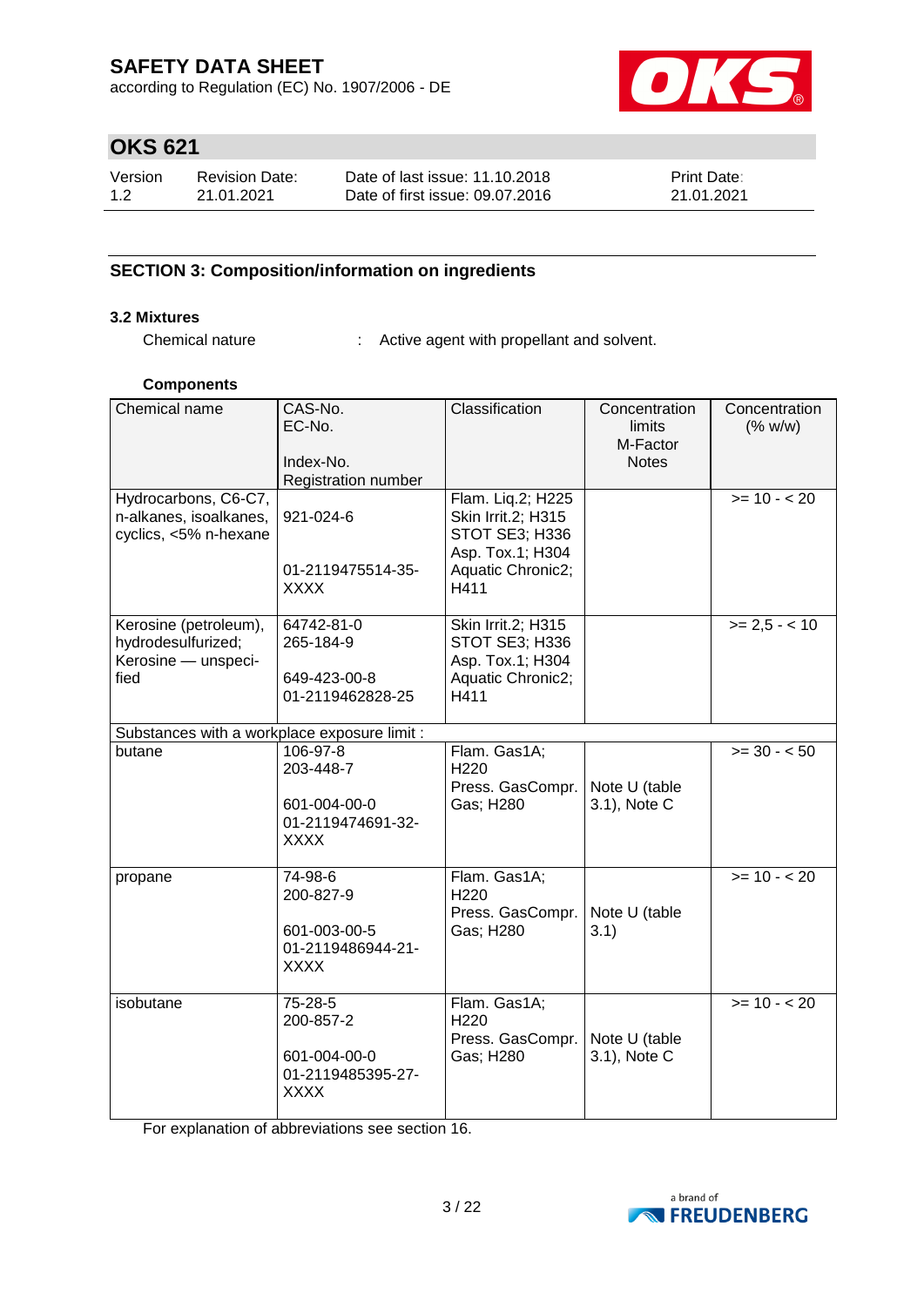according to Regulation (EC) No. 1907/2006 - DE



# **OKS 621**

| Version | <b>Revision Date:</b> | Date of last issue: 11.10.2018  | <b>Print Date:</b> |
|---------|-----------------------|---------------------------------|--------------------|
| 1.2     | 21.01.2021            | Date of first issue: 09.07.2016 | 21.01.2021         |

### **SECTION 4: First aid measures**

## **4.1 Description of first aid measures**

| If inhaled                                                      | Call a physician or poison control centre immediately.<br>Remove person to fresh air. If signs/symptoms continue, get<br>medical attention.<br>Keep patient warm and at rest.<br>If unconscious, place in recovery position and seek medical<br>advice.<br>Keep respiratory tract clear.<br>If breathing is irregular or stopped, administer artificial respira-<br>tion. |
|-----------------------------------------------------------------|---------------------------------------------------------------------------------------------------------------------------------------------------------------------------------------------------------------------------------------------------------------------------------------------------------------------------------------------------------------------------|
| In case of skin contact                                         | Take off all contaminated clothing immediately.<br>Get medical attention immediately if irritation develops and<br>persists.<br>Wash clothing before reuse.<br>Thoroughly clean shoes before reuse.<br>Wash off immediately with plenty of water.                                                                                                                         |
| In case of eye contact                                          | Rinse immediately with plenty of water, also under the eyelids,<br>for at least 10 minutes.<br>If eye irritation persists, consult a specialist.                                                                                                                                                                                                                          |
| If swallowed                                                    | Move the victim to fresh air.<br>If accidentally swallowed obtain immediate medical attention.<br>Keep respiratory tract clear.<br>Do NOT induce vomiting.<br>Rinse mouth with water.<br>Aspiration hazard if swallowed - can enter lungs and cause<br>damage.                                                                                                            |
| 4.2 Most important symptoms and effects, both acute and delayed |                                                                                                                                                                                                                                                                                                                                                                           |
| Symptoms                                                        | Inhalation may provoke the following symptoms:<br>Unconsciousness<br>Dizziness                                                                                                                                                                                                                                                                                            |

| oviiptums    | <b>INTERNATION IN A PLOY ONE THE TUROWING SYMPTOMS.</b><br><b>Unconsciousness</b><br><b>Dizziness</b><br><b>Drowsiness</b><br>Headache<br>Nausea<br>Tiredness<br>Skin contact may provoke the following symptoms:<br>Erythema |
|--------------|-------------------------------------------------------------------------------------------------------------------------------------------------------------------------------------------------------------------------------|
|              | Aspiration may cause pulmonary oedema and pneumonitis.                                                                                                                                                                        |
| <b>Risks</b> | Central nervous system depression<br>÷.<br>Risk of product entering the lungs on vomiting after ingestion.<br>Health injuries may be delayed.<br>Causes skin irritation.                                                      |

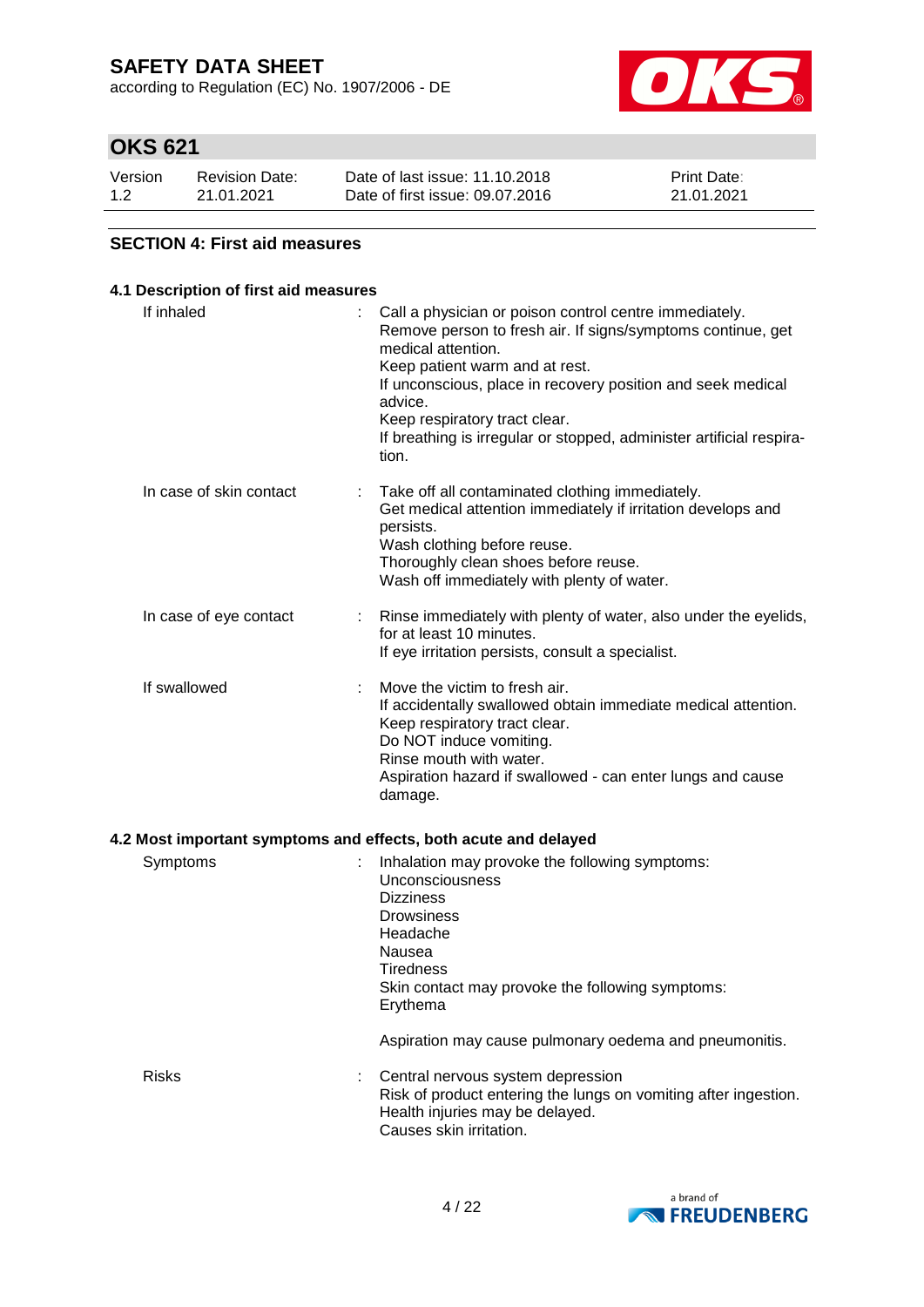according to Regulation (EC) No. 1907/2006 - DE



# **OKS 621**

| Version | <b>Revision Date:</b> | Date of last issue: 11.10.2018  | <b>Print Date:</b> |
|---------|-----------------------|---------------------------------|--------------------|
| 1.2     | 21.01.2021            | Date of first issue: 09.07.2016 | 21.01.2021         |

### **4.3 Indication of any immediate medical attention and special treatment needed**

Treatment : Treat symptomatically.

### **SECTION 5: Firefighting measures**

#### **5.1 Extinguishing media**

| Suitable extinguishing media : ABC powder |                         |
|-------------------------------------------|-------------------------|
| Unsuitable extinguishing<br>media         | : High volume water jet |

### **5.2 Special hazards arising from the substance or mixture**

| Specific hazards during fire-<br>fighting          | ÷ | Fire Hazard<br>Do not let product enter drains.<br>In use, may form flammable/explosive vapour-air mixture.<br>Container may explode if heated.<br>Contains gas under pressure; may explode if heated.<br>Beware of vapours accumulating to form explosive concentra-<br>tions. Vapours can accumulate in low areas. |
|----------------------------------------------------|---|----------------------------------------------------------------------------------------------------------------------------------------------------------------------------------------------------------------------------------------------------------------------------------------------------------------------|
| Hazardous combustion prod- :<br>ucts               |   | Carbon oxides                                                                                                                                                                                                                                                                                                        |
| 5.3 Advice for firefighters                        |   |                                                                                                                                                                                                                                                                                                                      |
| Special protective equipment :<br>for firefighters |   | In the event of fire, wear self-contained breathing apparatus.<br>Use personal protective equipment. Exposure to decomposi-<br>tion products may be a hazard to health.                                                                                                                                              |
| Further information                                |   | Standard procedure for chemical fires.<br>Collect contaminated fire extinguishing water separately. This<br>must not be discharged into drains.<br>Cool containers/tanks with water spray.                                                                                                                           |

### **SECTION 6: Accidental release measures**

## **6.1 Personal precautions, protective equipment and emergency procedures**

| Personal precautions | : Evacuate personnel to safe areas.                        |
|----------------------|------------------------------------------------------------|
|                      | Ensure adequate ventilation.                               |
|                      | Remove all sources of ignition.                            |
|                      | Do not breathe vapours or spray mist.                      |
|                      | Do not breathe dust/ fume/ gas/ mist/ vapours/ spray.      |
|                      | Refer to protective measures listed in sections 7 and 8.   |
|                      | Only qualified personnel equipped with suitable protective |
|                      | equipment may intervene.                                   |

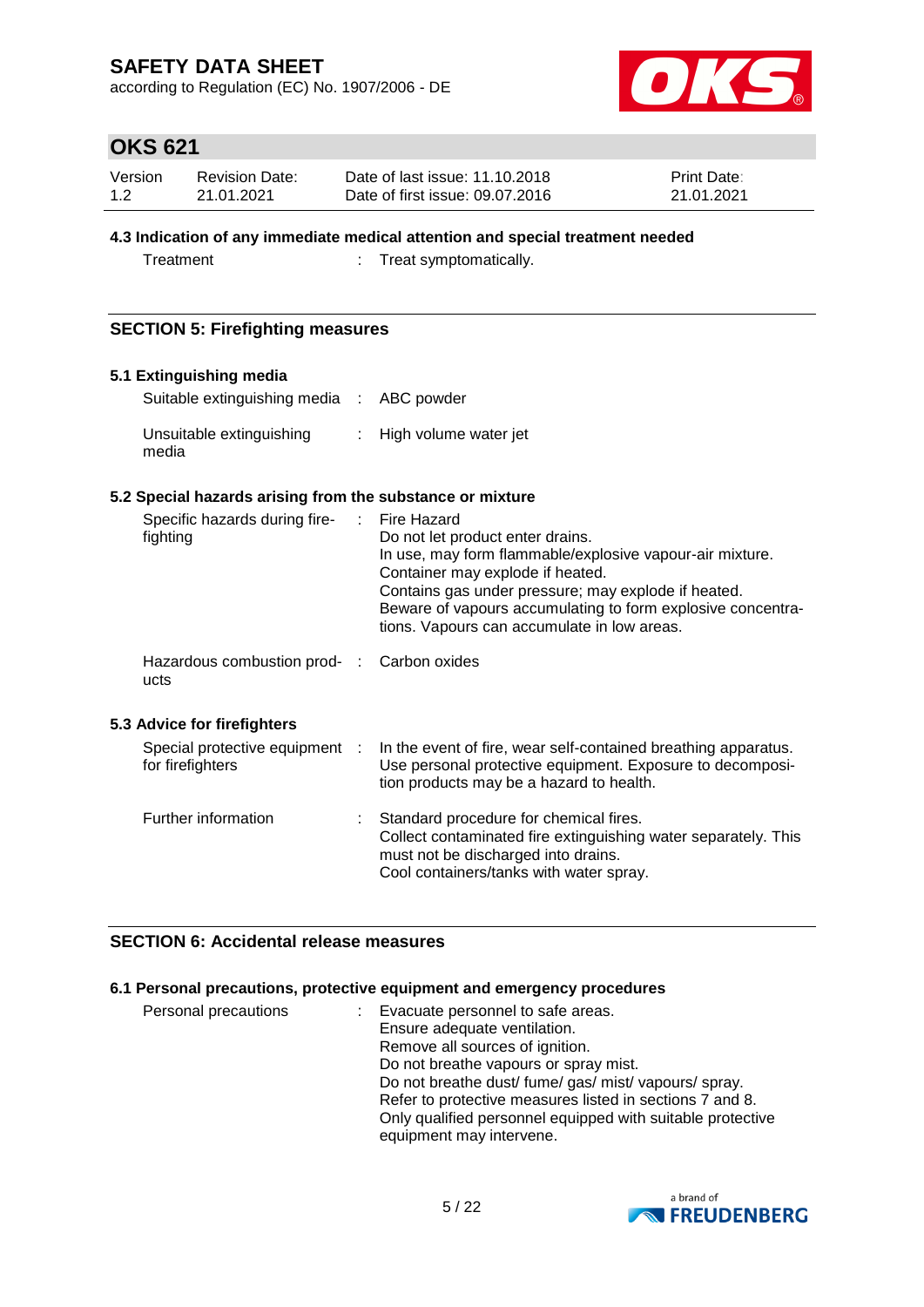according to Regulation (EC) No. 1907/2006 - DE



# **OKS 621**

| Version | <b>Revision Date:</b> | Date of last issue: 11.10.2018  | <b>Print Date:</b> |
|---------|-----------------------|---------------------------------|--------------------|
| 1.2     | 21.01.2021            | Date of first issue: 09.07.2016 | 21.01.2021         |

#### **6.2 Environmental precautions**

| Environmental precautions |  | : Do not allow contact with soil, surface or ground water.<br>Prevent further leakage or spillage if safe to do so.<br>If the product contaminates rivers and lakes or drains inform<br>respective authorities. |
|---------------------------|--|-----------------------------------------------------------------------------------------------------------------------------------------------------------------------------------------------------------------|
|---------------------------|--|-----------------------------------------------------------------------------------------------------------------------------------------------------------------------------------------------------------------|

### **6.3 Methods and material for containment and cleaning up**

| Methods for cleaning up |  | : Contain spillage, and then collect with non-combustible ab-<br>sorbent material, (e.g. sand, earth, diatomaceous earth, ver-<br>miculite) and place in container for disposal according to local<br>/ national regulations (see section 13).<br>Keep in suitable, closed containers for disposal.<br>Non-sparking tools should be used. |
|-------------------------|--|-------------------------------------------------------------------------------------------------------------------------------------------------------------------------------------------------------------------------------------------------------------------------------------------------------------------------------------------|
|-------------------------|--|-------------------------------------------------------------------------------------------------------------------------------------------------------------------------------------------------------------------------------------------------------------------------------------------------------------------------------------------|

#### **6.4 Reference to other sections**

For personal protection see section 8.

### **SECTION 7: Handling and storage**

#### **7.1 Precautions for safe handling**

| Advice on safe handling                            |   | : Use only in an area containing explosion proof equipment.<br>Do not use in areas without adequate ventilation.<br>Do not breathe vapours or spray mist.<br>In case of insufficient ventilation, wear suitable respiratory<br>equipment.<br>Avoid contact with skin and eyes.<br>For personal protection see section 8.<br>Keep away from fire, sparks and heated surfaces.<br>Smoking, eating and drinking should be prohibited in the ap-<br>plication area.<br>Wash hands and face before breaks and immediately after<br>handling the product.<br>Do not get in eyes or mouth or on skin.<br>Do not get on skin or clothing.<br>Do not ingest.<br>Do not use sparking tools.<br>Do not enter areas where used or stored until adequately ven-<br>tilated.<br>These safety instructions also apply to empty packaging which<br>may still contain product residues.<br>Pressurized container: protect from sunlight and do not ex-<br>pose to temperatures exceeding 50 °C. Do not pierce or burn,<br>even after use. |
|----------------------------------------------------|---|--------------------------------------------------------------------------------------------------------------------------------------------------------------------------------------------------------------------------------------------------------------------------------------------------------------------------------------------------------------------------------------------------------------------------------------------------------------------------------------------------------------------------------------------------------------------------------------------------------------------------------------------------------------------------------------------------------------------------------------------------------------------------------------------------------------------------------------------------------------------------------------------------------------------------------------------------------------------------------------------------------------------------|
| Advice on protection against<br>fire and explosion | ÷ | Keep away from heat and sources of ignition.                                                                                                                                                                                                                                                                                                                                                                                                                                                                                                                                                                                                                                                                                                                                                                                                                                                                                                                                                                             |
| Hygiene measures                                   |   | Wash face, hands and any exposed skin thoroughly after<br>handling.                                                                                                                                                                                                                                                                                                                                                                                                                                                                                                                                                                                                                                                                                                                                                                                                                                                                                                                                                      |

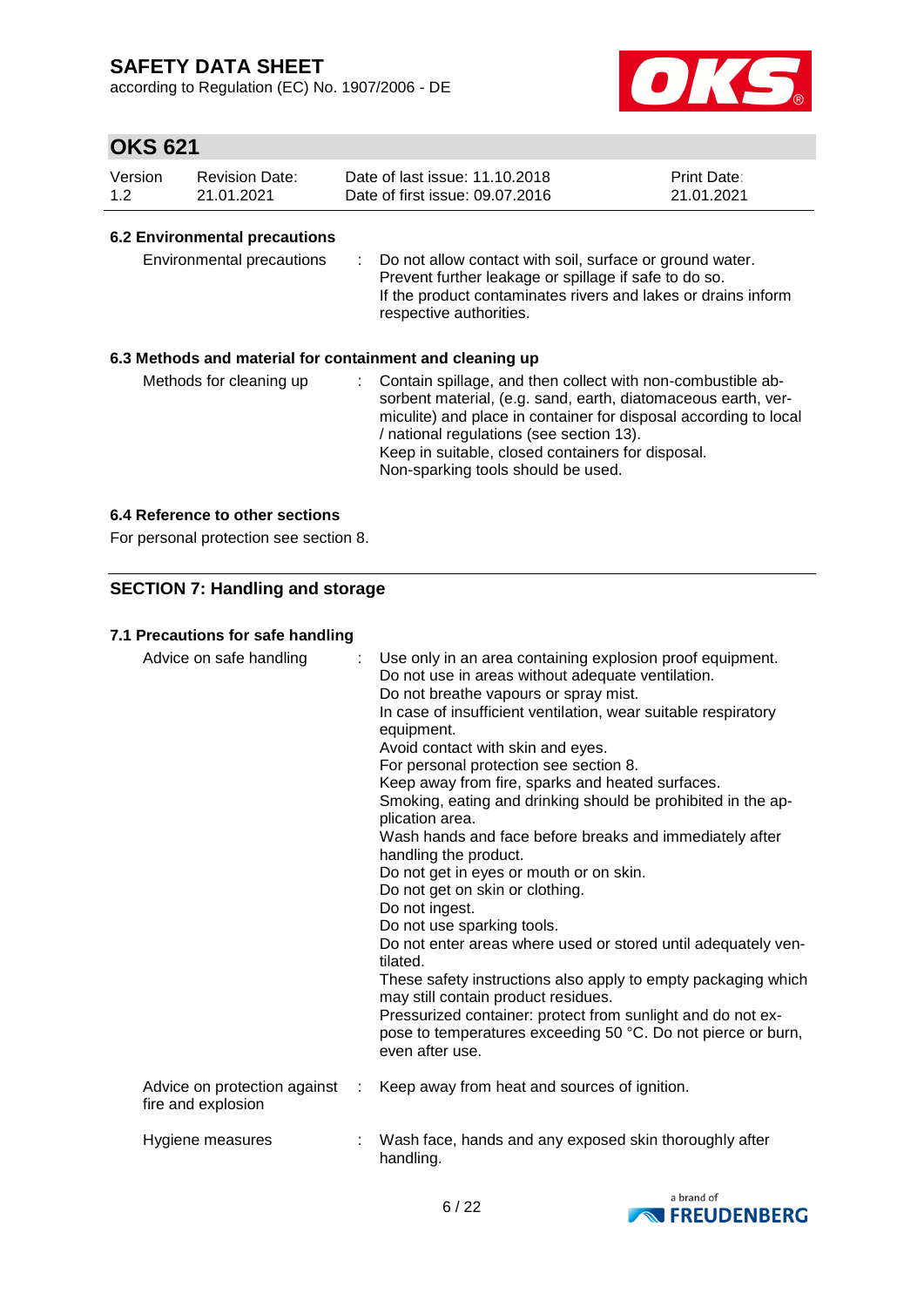according to Regulation (EC) No. 1907/2006 - DE



# **OKS 621**

| Version | Revision Date: | Date of last issue: 11.10.2018  | <b>Print Date:</b> |
|---------|----------------|---------------------------------|--------------------|
| 1.2     | 21.01.2021     | Date of first issue: 09.07.2016 | 21.01.2021         |

### **7.2 Conditions for safe storage, including any incompatibilities**

| Requirements for storage<br>areas and containers | ÷ | BEWARE: Aerosol is pressurized. Keep away from direct sun<br>exposure and temperatures over 50 °C. Do not open by force<br>or throw into fire even after use. Do not spray on flames or<br>red-hot objects. Do not store together with oxidizing and self-<br>igniting products. Store in accordance with the particular na-<br>tional regulations. |
|--------------------------------------------------|---|-----------------------------------------------------------------------------------------------------------------------------------------------------------------------------------------------------------------------------------------------------------------------------------------------------------------------------------------------------|
| Storage class (TRGS 510)                         |   | 2B, Aerosol cans and lighters                                                                                                                                                                                                                                                                                                                       |
| 7.3 Specific end use(s)<br>Specific use(s)       |   | Specific instructions for handling, not required.                                                                                                                                                                                                                                                                                                   |

## **SECTION 8: Exposure controls/personal protection**

#### **8.1 Control parameters**

### **Occupational Exposure Limits**

| Components                                        | CAS-No.  | Value type (Form<br>of exposure) | Control parameters       | <b>Basis</b>                                |
|---------------------------------------------------|----------|----------------------------------|--------------------------|---------------------------------------------|
| butane                                            | 106-97-8 | AGW                              | 1.000 ppm<br>2.400 mg/m3 | <b>DE TRGS</b><br>900<br>$(2006 - 01 - 01)$ |
| Peak-limit: excur-<br>sion factor (catego-<br>ry) | 4(11)    |                                  |                          |                                             |
| propane                                           | 74-98-6  | <b>AGW</b>                       | 1.000 ppm<br>1.800 mg/m3 | <b>DE TRGS</b><br>900<br>$(2006 - 01 - 01)$ |
| Peak-limit: excur-<br>sion factor (catego-<br>ry) | 4; (II)  |                                  |                          |                                             |
| isobutane                                         | 75-28-5  | <b>AGW</b>                       | 1.000 ppm<br>2.400 mg/m3 | <b>DE TRGS</b><br>900<br>$(2006 - 01 - 01)$ |
| Peak-limit: excur-<br>sion factor (catego-<br>ry) | 4(11)    |                                  |                          |                                             |

### **Derived No Effect Level (DNEL) according to Regulation (EC) No. 1907/2006:**

| Substance name                                                                | End Use        | Exposure routes | Potential health ef-          | Value               |
|-------------------------------------------------------------------------------|----------------|-----------------|-------------------------------|---------------------|
|                                                                               |                |                 | fects                         |                     |
| Hydrocarbons, C6-<br>C7, n-alkanes, isoal-<br>kanes, cyclics, <5%<br>n-hexane | <b>Workers</b> | Skin contact    | Long-term systemic<br>effects | 773 mg/kg<br>bw/day |
|                                                                               | Workers        | Inhalation      | Long-term systemic            | 2035 mg/m3          |

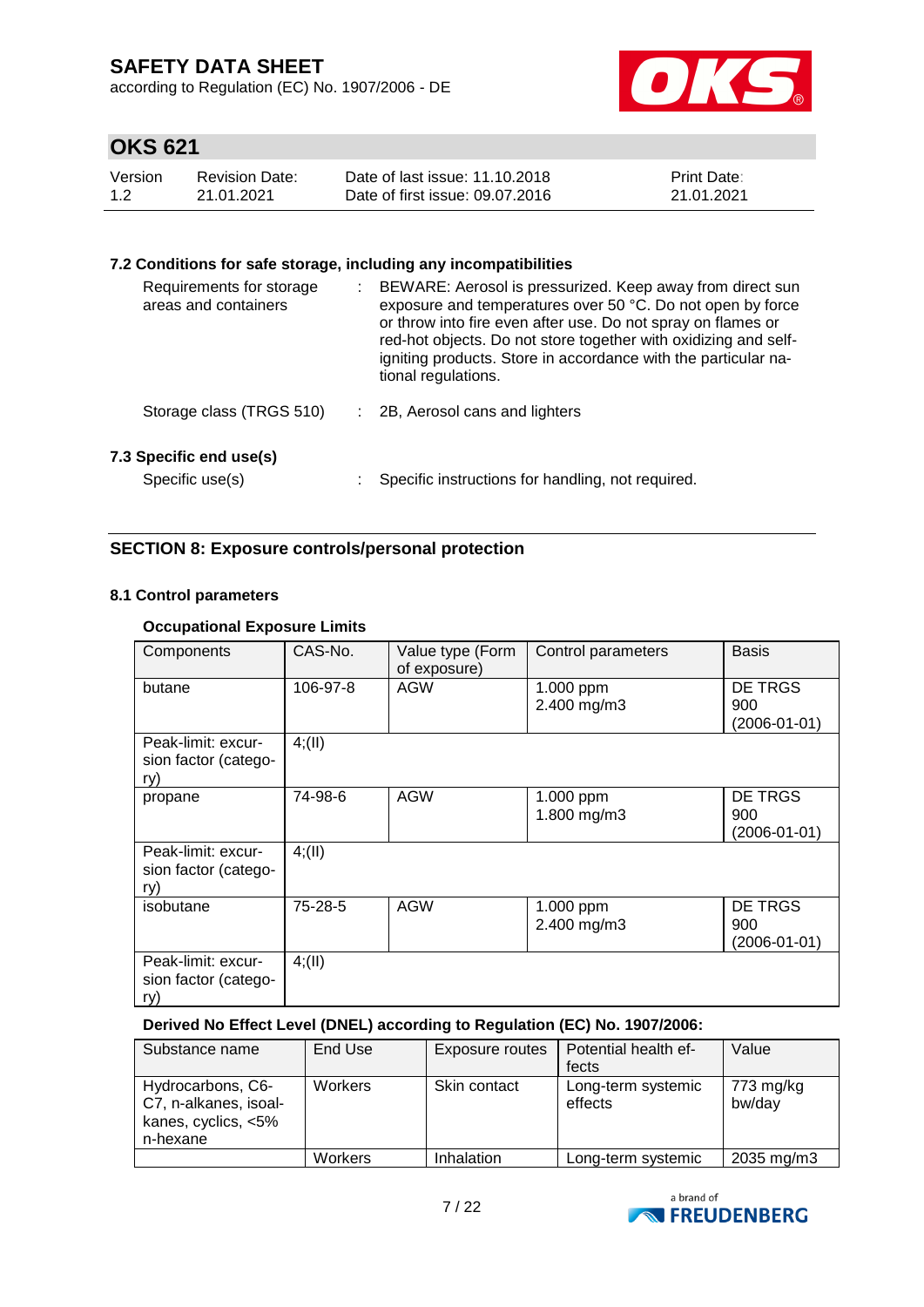according to Regulation (EC) No. 1907/2006 - DE



## **OKS 621**

| Version | <b>Revision Date:</b> | Date of last issue: 11.10.2018  | <b>Print Date:</b> |
|---------|-----------------------|---------------------------------|--------------------|
| 12      | 21.01.2021            | Date of first issue: 09.07.2016 | 21.01.2021         |
|         |                       |                                 | effects            |

#### **8.2 Exposure controls**

### **Engineering measures**

Use only in an area equipped with explosion proof exhaust ventilation. Handle only in a place equipped with local exhaust (or other appropriate exhaust).

| Personal protective equipment                                         |                                                                                                                                                                                                                                                                                                                                             |  |  |
|-----------------------------------------------------------------------|---------------------------------------------------------------------------------------------------------------------------------------------------------------------------------------------------------------------------------------------------------------------------------------------------------------------------------------------|--|--|
| Eye protection                                                        | Safety glasses with side-shields                                                                                                                                                                                                                                                                                                            |  |  |
| Hand protection<br>Material<br>Break through time<br>Protective index | Nitrile rubber<br>$> 10$ min<br>Class 1                                                                                                                                                                                                                                                                                                     |  |  |
| Remarks                                                               | Wear protective gloves. The break through time depends<br>amongst other things on the material, the thickness and the<br>type of glove and therefore has to be measured for each<br>case.<br>The selected protective gloves have to satisfy the specifica-<br>tions of Regulation (EU) 2016/425 and the standard EN 374<br>derived from it. |  |  |
| Respiratory protection                                                | Use respiratory protection unless adequate local exhaust<br>ventilation is provided or exposure assessment demonstrates<br>that exposures are within recommended exposure guidelines.                                                                                                                                                       |  |  |
| Filter type                                                           | Recommended Filter type:                                                                                                                                                                                                                                                                                                                    |  |  |
|                                                                       | Organic gas and low boiling vapour type (AX)                                                                                                                                                                                                                                                                                                |  |  |
| Protective measures                                                   | The type of protective equipment must be selected according<br>to the concentration and amount of the dangerous substance<br>at the specific workplace.<br>Choose body protection in relation to its type, to the concen-<br>tration and amount of dangerous substances, and to the spe-<br>cific work-place.                               |  |  |

### **SECTION 9: Physical and chemical properties**

#### **9.1 Information on basic physical and chemical properties**

| Appearance      | : aerosol         |
|-----------------|-------------------|
| Colour          | colourless        |
| Odour           | characteristic    |
| Odour Threshold | No data available |

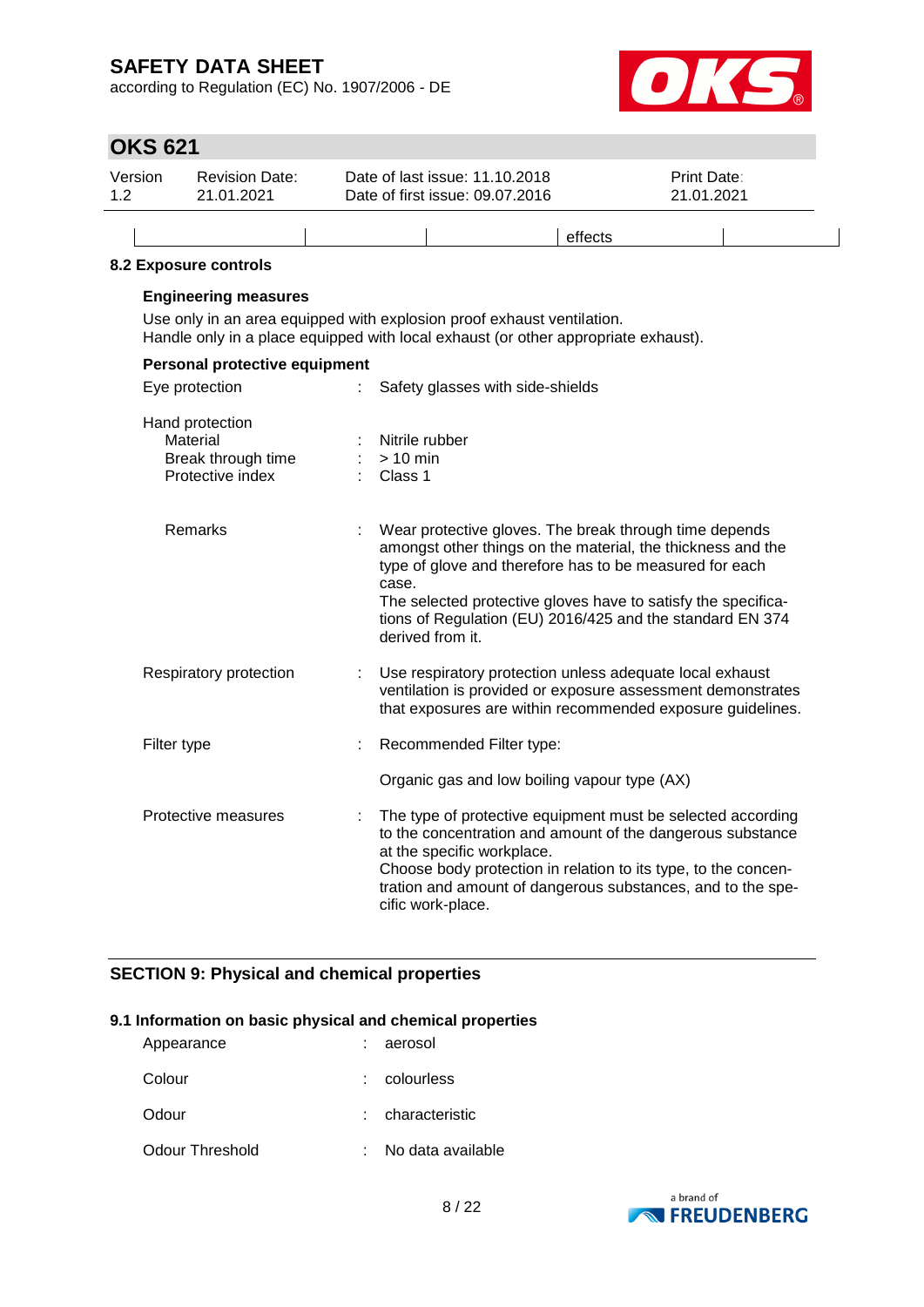according to Regulation (EC) No. 1907/2006 - DE



| Version | <b>Revision Date:</b> | Date of last issue: 11.10.2018  | <b>Print Date:</b> |
|---------|-----------------------|---------------------------------|--------------------|
| 1.2     | 21.01.2021            | Date of first issue: 09.07.2016 | 21.01.2021         |
|         |                       |                                 |                    |

| pH                                                    |    | Not applicable                                                      |
|-------------------------------------------------------|----|---------------------------------------------------------------------|
| Melting point/range                                   |    | No data available                                                   |
| Boiling point/boiling range                           | ÷  | $-161$ °C<br>(1.013 hPa)                                            |
| Flash point                                           | ÷  | $-60 °C$<br>Method: DIN 51755, closed cup                           |
| Evaporation rate                                      |    | No data available                                                   |
| Flammability (solid, gas)                             | ÷. | Extremely flammable aerosol.                                        |
| Upper explosion limit / Upper :<br>flammability limit |    | 10,9 %(V)                                                           |
| Lower explosion limit / Lower :<br>flammability limit |    | $0,6\%$ (V)                                                         |
| Vapour pressure                                       | ÷  | 4.000 hPa (20 °C)                                                   |
| Relative vapour density                               |    | No data available                                                   |
| Relative density                                      |    | 0,6(20 °C)<br>Reference substance: Water<br>The value is calculated |
| Density                                               | ÷. | $0,60$ g/cm3<br>(20 °C)                                             |
| <b>Bulk density</b>                                   | ÷  | No data available                                                   |
| Solubility(ies)<br>Water solubility                   |    | insoluble                                                           |
| Solubility in other solvents                          | ÷  | No data available                                                   |
| Partition coefficient: n-<br>octanol/water            |    | No data available                                                   |
| Auto-ignition temperature                             |    | 230 °C                                                              |
| Decomposition temperature                             |    | No data available                                                   |
| Viscosity<br>Viscosity, dynamic                       |    | No data available                                                   |
| Viscosity, kinematic                                  |    | $<$ 20,5 mm2/s (40 °C)                                              |
| <b>Explosive properties</b>                           |    | In use may form flammable/explosive vapour-air mixture.             |
|                                                       |    |                                                                     |

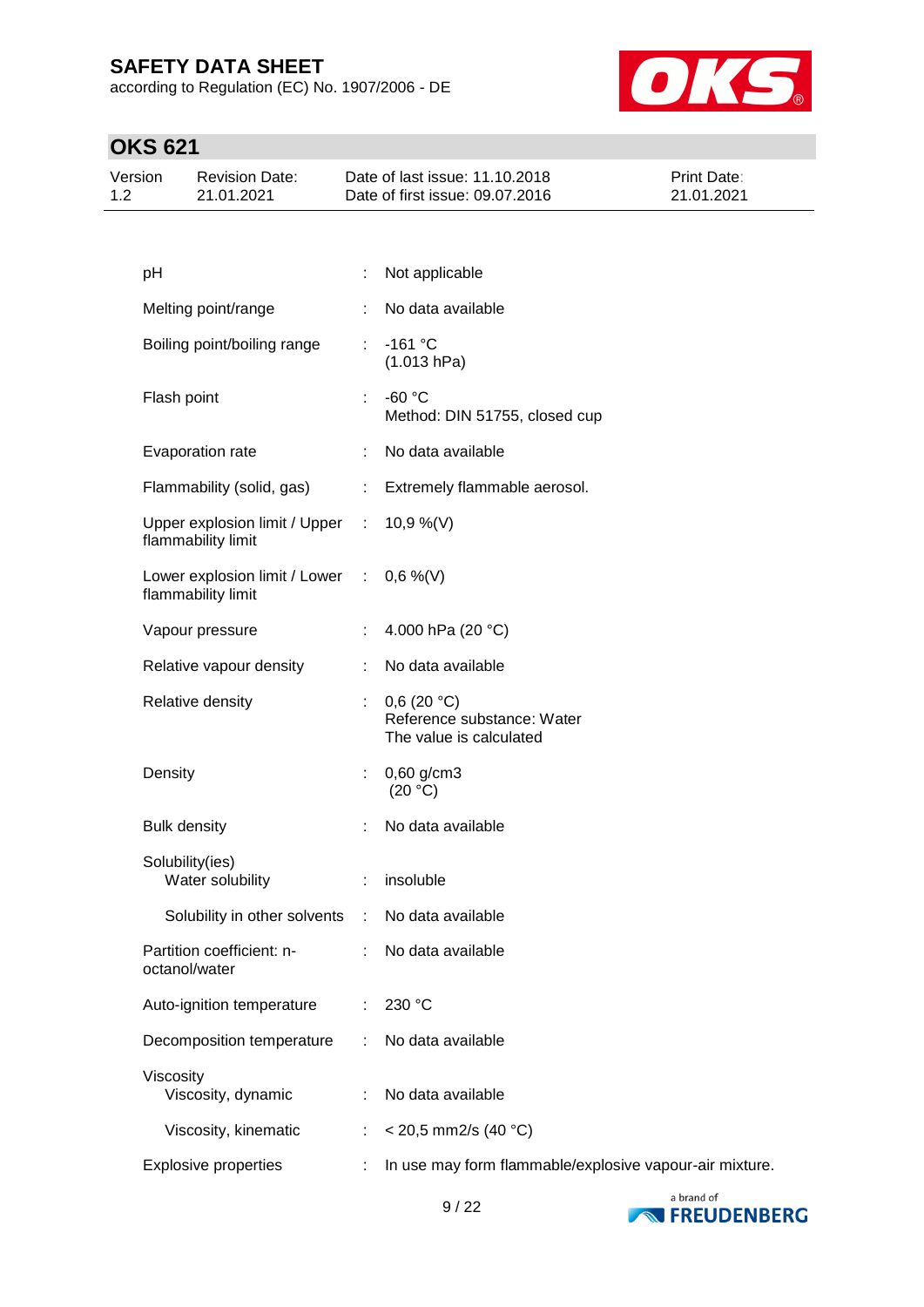according to Regulation (EC) No. 1907/2006 - DE



# **OKS 621**

| Version<br>1.2 | <b>Revision Date:</b><br>21.01.2021        | Date of last issue: 11.10.2018<br>Date of first issue: 09.07.2016 | Print Date:<br>21.01.2021 |
|----------------|--------------------------------------------|-------------------------------------------------------------------|---------------------------|
|                | Oxidizing properties                       | No data available<br>t.                                           |                           |
|                | 9.2 Other information<br>Sublimation point | No data available<br>÷                                            |                           |
|                | Metal corrosion rate                       | Not corrosive to metals<br>÷                                      |                           |
|                | Self-ignition                              | not auto-flammable<br>÷                                           |                           |
|                |                                            |                                                                   |                           |

## **SECTION 10: Stability and reactivity**

#### **10.1 Reactivity**

No hazards to be specially mentioned.

#### **10.2 Chemical stability**

Stable under normal conditions.

#### **10.3 Possibility of hazardous reactions**

| Hazardous reactions |  | No dangerous reaction known under conditions of normal use. |
|---------------------|--|-------------------------------------------------------------|
|---------------------|--|-------------------------------------------------------------|

#### **10.4 Conditions to avoid**

Conditions to avoid : Heat, flames and sparks.

#### **10.5 Incompatible materials**

Materials to avoid : Oxidizing agents

#### **10.6 Hazardous decomposition products**

No decomposition if stored and applied as directed.

### **SECTION 11: Toxicological information**

#### **11.1 Information on toxicological effects**

| <b>Acute toxicity</b>     |                                                                                                                                                                              |
|---------------------------|------------------------------------------------------------------------------------------------------------------------------------------------------------------------------|
| <b>Product:</b>           |                                                                                                                                                                              |
| Acute oral toxicity       | Remarks: Effects due to ingestion may include:                                                                                                                               |
|                           | Symptoms: Central nervous system depression                                                                                                                                  |
| Acute inhalation toxicity | Remarks: Respiration of solvent vapour may cause dizziness.                                                                                                                  |
|                           | Symptoms: Inhalation may provoke the following symptoms:,<br>Respiratory disorder, Dizziness, Drowsiness, Vomiting, Fa-<br>tigue, Vertigo, Central nervous system depression |
|                           | a brand of                                                                                                                                                                   |

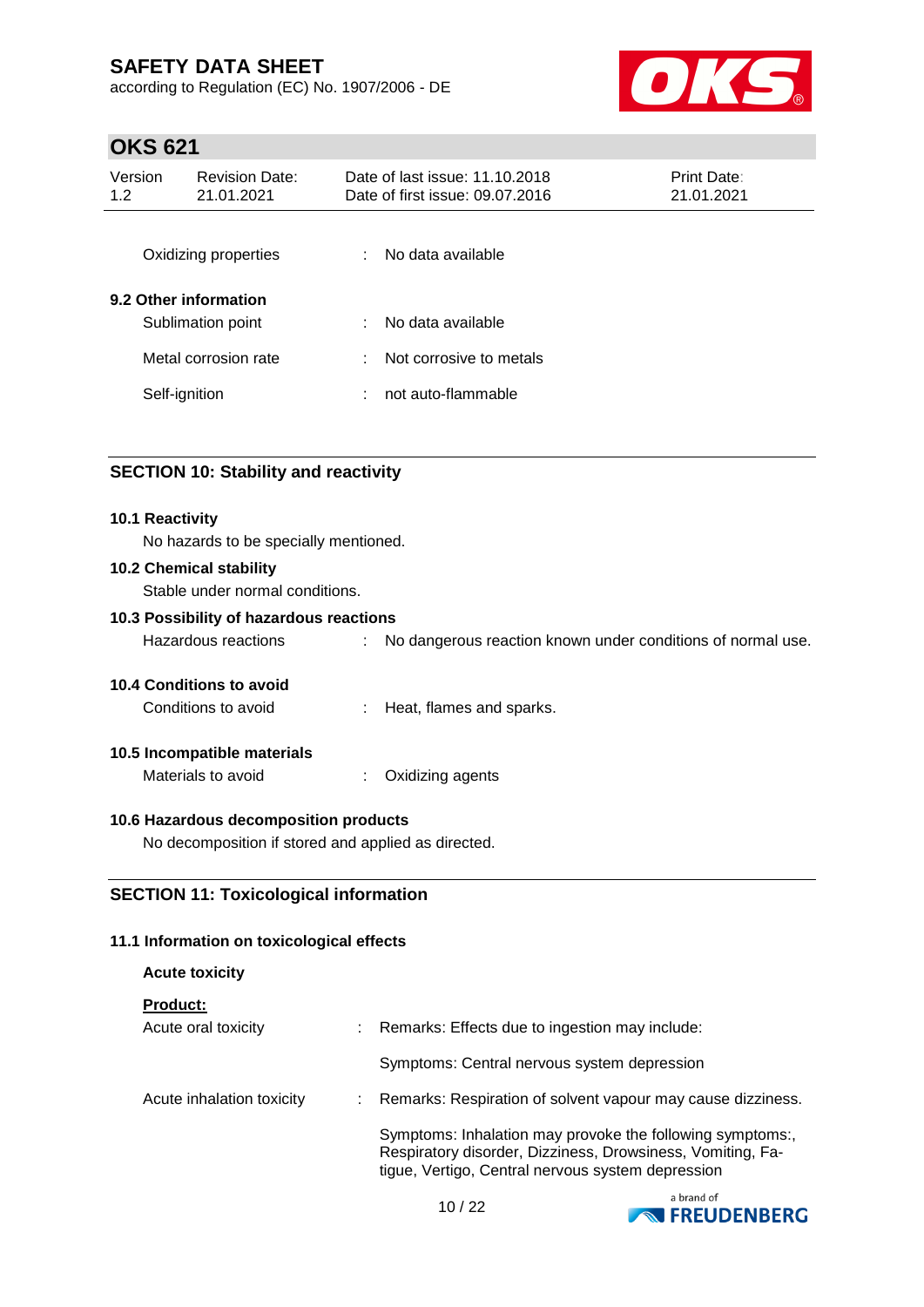according to Regulation (EC) No. 1907/2006 - DE



| Version<br>1.2      | <b>Revision Date:</b><br>21.01.2021 |     | Date of last issue: 11.10.2018<br>Date of first issue: 09.07.2016                                                                                            | <b>Print Date:</b><br>21.01.2021 |
|---------------------|-------------------------------------|-----|--------------------------------------------------------------------------------------------------------------------------------------------------------------|----------------------------------|
|                     | Acute dermal toxicity               | ÷.  | Symptoms: Redness, Local irritation                                                                                                                          |                                  |
|                     | Components:                         |     |                                                                                                                                                              |                                  |
|                     |                                     |     | Hydrocarbons, C6-C7, n-alkanes, isoalkanes, cyclics, <5% n-hexane:                                                                                           |                                  |
|                     | Acute oral toxicity                 |     | LD50 (Rat): $> 5.840$ mg/kg<br>Assessment: The substance or mixture has no acute oral tox-<br>icity                                                          |                                  |
|                     | Acute inhalation toxicity           |     | : $LC50$ (Rat): $> 25.2$ mg/l<br>Exposure time: 4 h<br>Test atmosphere: vapour<br>Assessment: The substance or mixture has no acute inhala-<br>tion toxicity |                                  |
|                     | Acute dermal toxicity               |     | : LD50 (Rat): $> 2,8$ g/kg<br>Assessment: The substance or mixture has no acute dermal<br>toxicity                                                           |                                  |
|                     |                                     |     | Kerosine (petroleum), hydrodesulfurized; Kerosine - unspecified:                                                                                             |                                  |
|                     | Acute inhalation toxicity           |     | Assessment: The substance or mixture is classified as specific<br>target organ toxicant, single exposure, category 3 with narcot-<br>ic effects.             |                                  |
| butane:             |                                     |     |                                                                                                                                                              |                                  |
|                     | Acute inhalation toxicity           | t i | LC50 (Rat): 658 mg/l<br>Exposure time: 4 h<br>Test atmosphere: gas                                                                                           |                                  |
|                     | isobutane:                          |     |                                                                                                                                                              |                                  |
|                     | Acute inhalation toxicity           |     | : $LC50$ (Rat): 658 mg/l<br>Exposure time: 4 h<br>Test atmosphere: gas                                                                                       |                                  |
|                     | <b>Skin corrosion/irritation</b>    |     |                                                                                                                                                              |                                  |
| Product:<br>Remarks |                                     |     | Irritating to skin.                                                                                                                                          |                                  |
|                     |                                     |     |                                                                                                                                                              |                                  |
|                     | Components:                         |     |                                                                                                                                                              |                                  |
|                     |                                     |     | Hydrocarbons, C6-C7, n-alkanes, isoalkanes, cyclics, <5% n-hexane:                                                                                           |                                  |
| Species             | Assessment                          |     | Rabbit<br>Irritating to skin.                                                                                                                                |                                  |
| Method<br>Result    |                                     |     | <b>OECD Test Guideline 404</b><br>Irritating to skin.                                                                                                        |                                  |

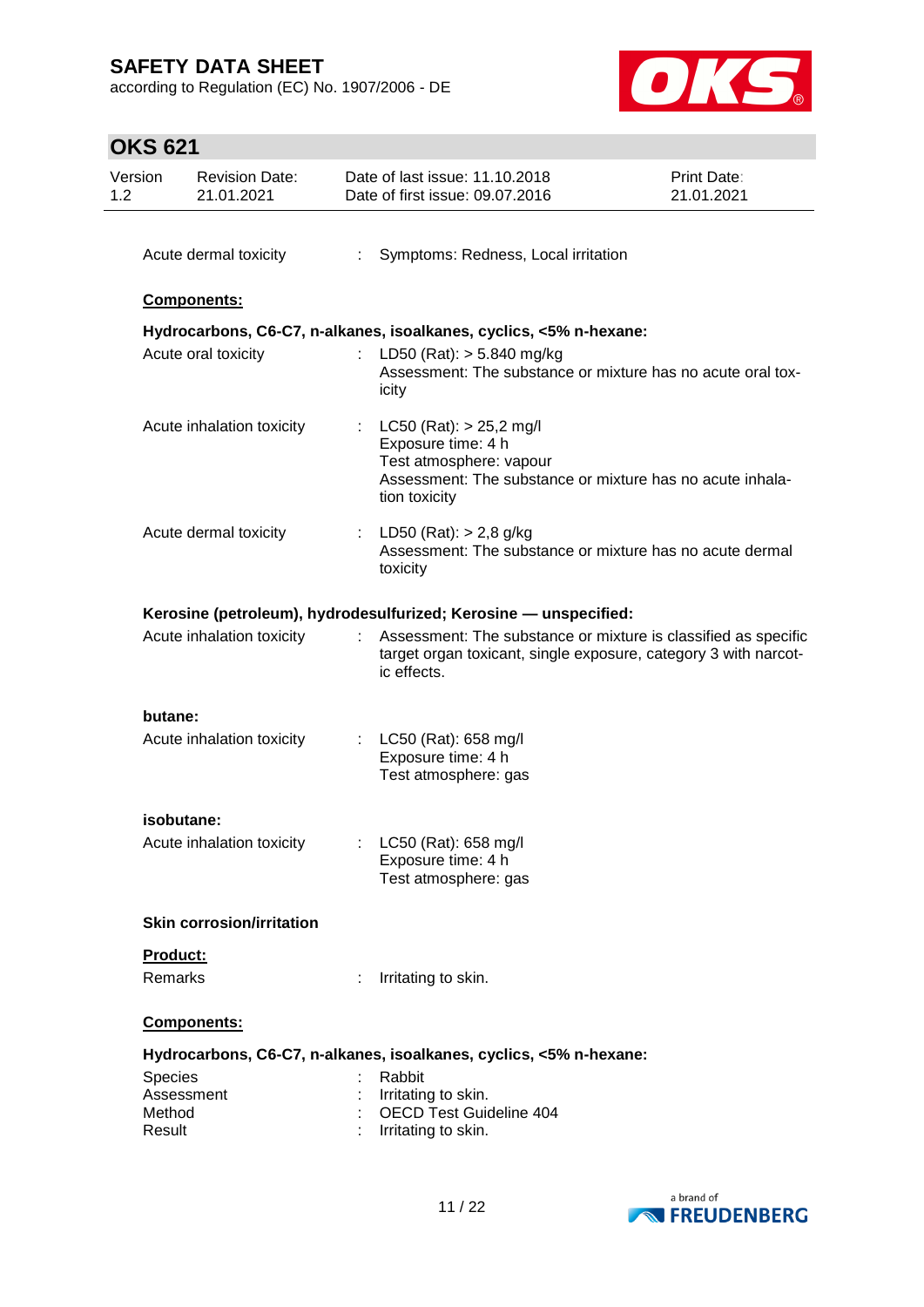according to Regulation (EC) No. 1907/2006 - DE



| Version<br>1.2 |                  | <b>Revision Date:</b><br>21.01.2021      |    | Date of last issue: 11.10.2018<br>Date of first issue: 09.07.2016                    | Print Date:<br>21.01.2021 |
|----------------|------------------|------------------------------------------|----|--------------------------------------------------------------------------------------|---------------------------|
|                |                  |                                          |    | Kerosine (petroleum), hydrodesulfurized; Kerosine - unspecified:                     |                           |
|                | Result           |                                          | t. | Skin irritation                                                                      |                           |
|                |                  | Serious eye damage/eye irritation        |    |                                                                                      |                           |
|                | Product:         |                                          |    |                                                                                      |                           |
|                | <b>Remarks</b>   |                                          |    | Contact with eyes may cause irritation.                                              |                           |
|                |                  | Components:                              |    |                                                                                      |                           |
|                |                  |                                          |    | Hydrocarbons, C6-C7, n-alkanes, isoalkanes, cyclics, <5% n-hexane:                   |                           |
|                | Species          |                                          |    | Rabbit                                                                               |                           |
|                |                  | Assessment                               |    | No eye irritation                                                                    |                           |
|                | Result           |                                          |    | No eye irritation                                                                    |                           |
|                |                  | <b>Respiratory or skin sensitisation</b> |    |                                                                                      |                           |
|                | <b>Product:</b>  |                                          |    |                                                                                      |                           |
|                | <b>Remarks</b>   |                                          |    | This information is not available.                                                   |                           |
|                |                  | <b>Components:</b>                       |    |                                                                                      |                           |
|                |                  |                                          |    | Hydrocarbons, C6-C7, n-alkanes, isoalkanes, cyclics, <5% n-hexane:                   |                           |
|                | <b>Test Type</b> |                                          |    | <b>Maximisation Test</b>                                                             |                           |
|                |                  | Exposure routes                          |    | Dermal                                                                               |                           |
|                | <b>Species</b>   |                                          |    | Guinea pig                                                                           |                           |
|                |                  | Assessment                               |    | Does not cause skin sensitisation.                                                   |                           |
|                | Method           |                                          |    | OECD Test Guideline 406                                                              |                           |
|                | Result           |                                          |    | Did not cause sensitisation on laboratory animals.                                   |                           |
|                |                  | <b>Germ cell mutagenicity</b>            |    |                                                                                      |                           |
|                | Product:         |                                          |    |                                                                                      |                           |
|                |                  | Genotoxicity in vitro                    |    | : Remarks: No data available                                                         |                           |
|                |                  | Genotoxicity in vivo                     |    | Remarks: No data available                                                           |                           |
|                |                  | Components:                              |    |                                                                                      |                           |
|                |                  |                                          |    | Hydrocarbons, C6-C7, n-alkanes, isoalkanes, cyclics, <5% n-hexane:                   |                           |
|                |                  | Genotoxicity in vitro                    |    | Test Type: Chromosome aberration test in vitro                                       |                           |
|                |                  |                                          |    | Test system: Rodent cell line<br>Method: OECD Test Guideline 473<br>Result: negative |                           |
|                |                  |                                          |    |                                                                                      |                           |
|                |                  | Carcinogenicity                          |    |                                                                                      |                           |
|                | Product:         |                                          |    |                                                                                      |                           |
|                | Remarks          |                                          |    | No data available                                                                    |                           |
|                |                  |                                          |    |                                                                                      | a brand of                |

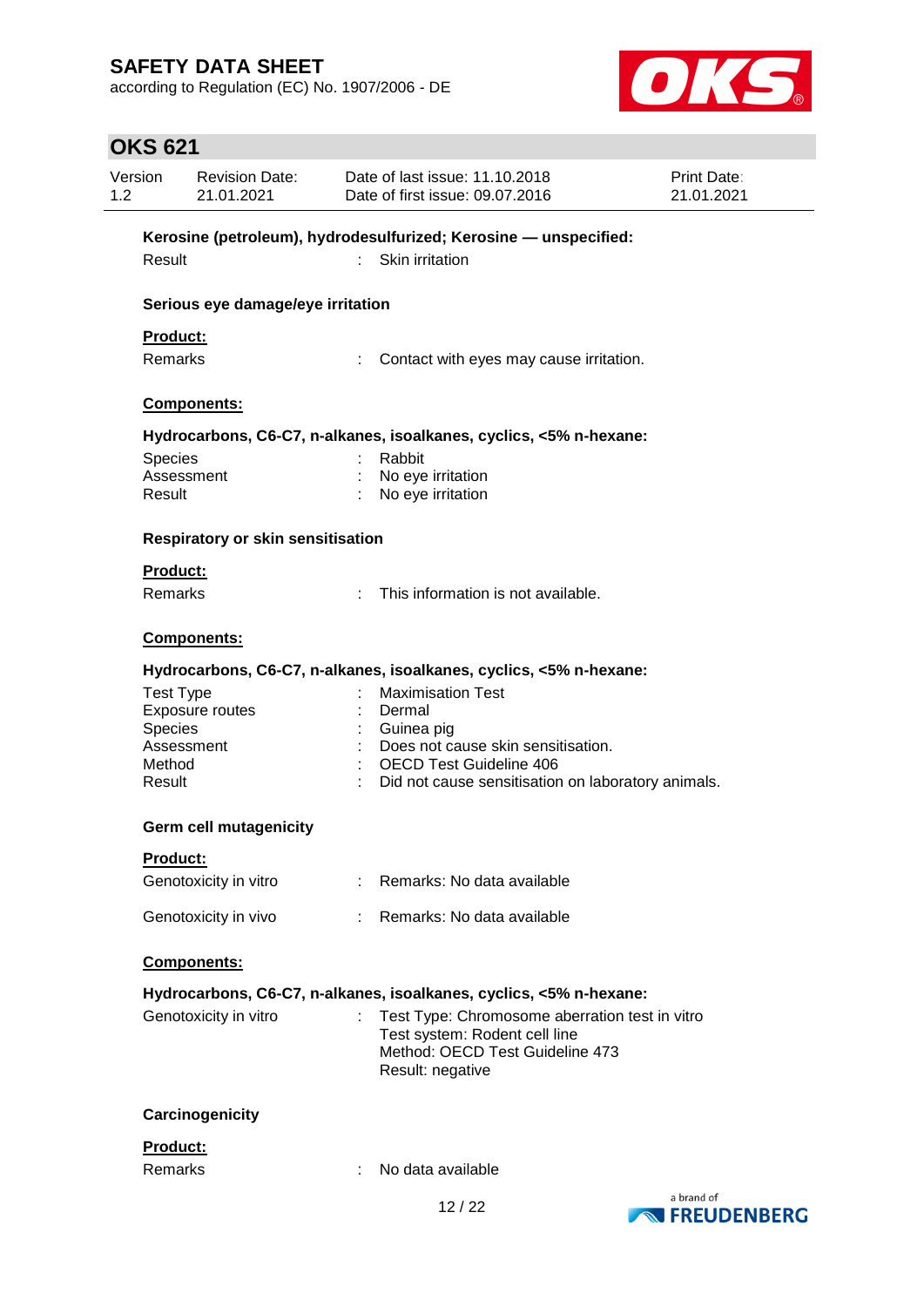according to Regulation (EC) No. 1907/2006 - DE



|          | <b>Revision Date:</b><br>21.01.2021           | Date of last issue: 11.10.2018<br>Date of first issue: 09.07.2016                                                               | Print Date:<br>21.01.2021 |
|----------|-----------------------------------------------|---------------------------------------------------------------------------------------------------------------------------------|---------------------------|
|          |                                               |                                                                                                                                 |                           |
|          | <b>Reproductive toxicity</b>                  |                                                                                                                                 |                           |
| Product: |                                               |                                                                                                                                 |                           |
|          | Effects on fertility                          | Remarks: No data available                                                                                                      |                           |
| ment     | Effects on foetal develop-                    | Remarks: No data available<br>÷.                                                                                                |                           |
|          | <b>STOT - single exposure</b>                 |                                                                                                                                 |                           |
|          | Components:                                   |                                                                                                                                 |                           |
|          |                                               | Hydrocarbons, C6-C7, n-alkanes, isoalkanes, cyclics, <5% n-hexane:                                                              |                           |
|          | Assessment                                    | May cause drowsiness or dizziness.<br>t.                                                                                        |                           |
|          |                                               | Kerosine (petroleum), hydrodesulfurized; Kerosine - unspecified:                                                                |                           |
|          | <b>Exposure routes</b>                        | Inhalation                                                                                                                      |                           |
|          | Assessment                                    | The substance or mixture is classified as specific target organ<br>toxicant, single exposure, category 3 with narcotic effects. |                           |
|          |                                               |                                                                                                                                 |                           |
|          | <b>STOT - repeated exposure</b>               |                                                                                                                                 |                           |
|          | Components:                                   |                                                                                                                                 |                           |
|          |                                               | Hydrocarbons, C6-C7, n-alkanes, isoalkanes, cyclics, <5% n-hexane:                                                              |                           |
|          | <b>Exposure routes</b><br>Assessment          | inhalation (vapour)<br>No significant health effects observed in animals at concentra-<br>tions of 1 mg/l/6h/d or less.         |                           |
|          | <b>Repeated dose toxicity</b>                 |                                                                                                                                 |                           |
| Product: |                                               |                                                                                                                                 |                           |
| Remarks  |                                               | This information is not available.                                                                                              |                           |
|          | <b>Aspiration toxicity</b>                    |                                                                                                                                 |                           |
| Product: |                                               |                                                                                                                                 |                           |
|          | May be fatal if swallowed and enters airways. |                                                                                                                                 |                           |
|          | May be fatal if swallowed and enters airways. |                                                                                                                                 |                           |
|          | Components:                                   |                                                                                                                                 |                           |

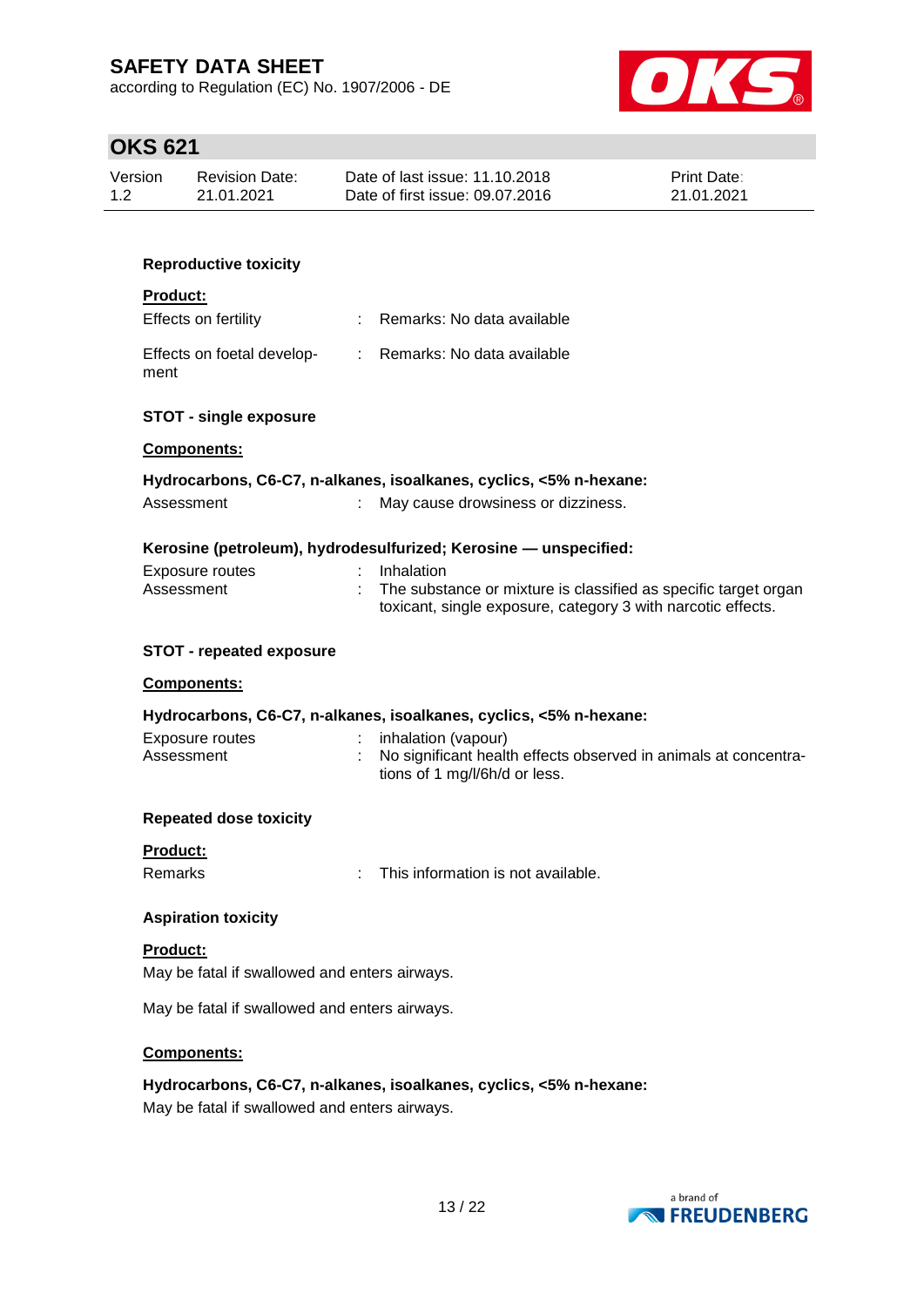according to Regulation (EC) No. 1907/2006 - DE



# **OKS 621**

| Version | <b>Revision Date:</b> | Date of last issue: 11.10.2018  | <b>Print Date:</b> |
|---------|-----------------------|---------------------------------|--------------------|
| 1.2     | 21.01.2021            | Date of first issue: 09.07.2016 | 21.01.2021         |

#### **Kerosine (petroleum), hydrodesulfurized; Kerosine — unspecified:**

May be fatal if swallowed and enters airways.

#### **Further information**

### **Product:**

Remarks : Ingestion causes irritation of upper respiratory system and gastrointestinal disturbance.

#### **SECTION 12: Ecological information**

### **12.1 Toxicity**

| <b>Product:</b>                                                                     |                                                                                                                                                 |
|-------------------------------------------------------------------------------------|-------------------------------------------------------------------------------------------------------------------------------------------------|
| Toxicity to fish                                                                    | : Remarks: Toxic to aquatic organisms, may cause long-term<br>adverse effects in the aquatic environment.                                       |
| Toxicity to daphnia and other : Remarks: No data available<br>aquatic invertebrates |                                                                                                                                                 |
| Toxicity to algae/aquatic<br>plants                                                 | : Remarks: No data available                                                                                                                    |
| Toxicity to microorganisms                                                          | Remarks: No data available                                                                                                                      |
| <b>Components:</b>                                                                  |                                                                                                                                                 |
|                                                                                     | Hydrocarbons, C6-C7, n-alkanes, isoalkanes, cyclics, <5% n-hexane:                                                                              |
| Toxicity to fish                                                                    | LC50 (Oncorhynchus mykiss (rainbow trout)): > 22 mg/l<br>Exposure time: 96 h<br>Method: OECD Test Guideline 203<br>GLP: yes                     |
| aquatic invertebrates                                                               | Toxicity to daphnia and other : EL50 (Daphnia magna (Water flea)): 3 mg/l<br>Exposure time: 48 h<br>Method: OECD Test Guideline 202<br>GLP: yes |
| Toxicity to algae/aquatic<br>plants                                                 | : EbC50 (Pseudokirchneriella subcapitata (green algae)): 26<br>mg/l<br>Exposure time: 72 h<br>Method: OECD Test Guideline 201                   |
| <b>Ecotoxicology Assessment</b>                                                     |                                                                                                                                                 |

| Acute aguatic toxicity   | $\therefore$ Toxic to aquatic life.              |
|--------------------------|--------------------------------------------------|
| Chronic aquatic toxicity | Toxic to aquatic life with long lasting effects. |

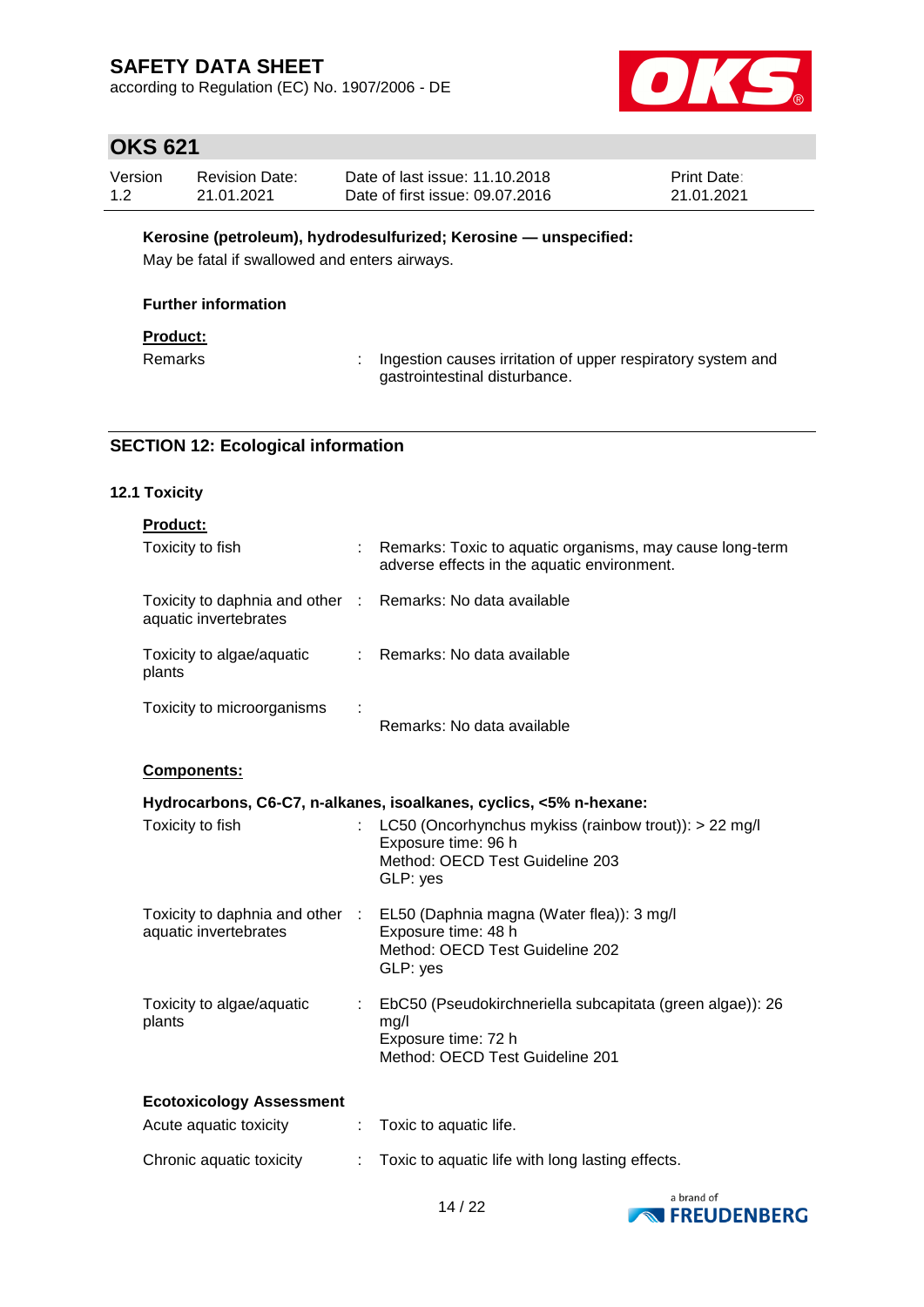according to Regulation (EC) No. 1907/2006 - DE



| Version | <b>Revision Date:</b> | Date of last issue: 11.10.2018  | <b>Print Date:</b> |
|---------|-----------------------|---------------------------------|--------------------|
| 1.2     | 21.01.2021            | Date of first issue: 09.07.2016 | 21.01.2021         |

| Kerosine (petroleum), hydrodesulfurized; Kerosine - unspecified: |               |                                                                                                                                                                                                                           |  |  |
|------------------------------------------------------------------|---------------|---------------------------------------------------------------------------------------------------------------------------------------------------------------------------------------------------------------------------|--|--|
| <b>Ecotoxicology Assessment</b>                                  |               |                                                                                                                                                                                                                           |  |  |
| Acute aquatic toxicity                                           | $\Delta \sim$ | Toxic to aquatic life.                                                                                                                                                                                                    |  |  |
| Chronic aquatic toxicity                                         |               | : Toxic to aquatic life with long lasting effects.                                                                                                                                                                        |  |  |
| 12.2 Persistence and degradability                               |               |                                                                                                                                                                                                                           |  |  |
| Product:                                                         |               |                                                                                                                                                                                                                           |  |  |
| Biodegradability                                                 |               | : Remarks: No data available                                                                                                                                                                                              |  |  |
| Physico-chemical removabil- : Remarks: No data available<br>ity  |               |                                                                                                                                                                                                                           |  |  |
| <b>Components:</b>                                               |               |                                                                                                                                                                                                                           |  |  |
|                                                                  |               | Hydrocarbons, C6-C7, n-alkanes, isoalkanes, cyclics, <5% n-hexane:                                                                                                                                                        |  |  |
| Biodegradability                                                 | t.            | Result: Readily biodegradable.                                                                                                                                                                                            |  |  |
| 12.3 Bioaccumulative potential                                   |               |                                                                                                                                                                                                                           |  |  |
| <b>Product:</b>                                                  |               |                                                                                                                                                                                                                           |  |  |
| Bioaccumulation                                                  |               | : Remarks: This mixture contains no substance considered to<br>be persistent, bioaccumulating and toxic (PBT).<br>This mixture contains no substance considered to be very<br>persistent and very bioaccumulating (vPvB). |  |  |
| Components:                                                      |               |                                                                                                                                                                                                                           |  |  |
| butane:                                                          |               |                                                                                                                                                                                                                           |  |  |
| Partition coefficient: n-<br>octanol/water                       |               | $:$ log Pow: 2,89<br>Method: OECD Test Guideline 107                                                                                                                                                                      |  |  |
| propane:                                                         |               |                                                                                                                                                                                                                           |  |  |
| Partition coefficient: n-<br>octanol/water                       |               | : log Pow: 2,36                                                                                                                                                                                                           |  |  |
| isobutane:                                                       |               |                                                                                                                                                                                                                           |  |  |
| Partition coefficient: n-<br>octanol/water                       |               | log Pow: 2,88<br>Method: OECD Test Guideline 107                                                                                                                                                                          |  |  |
| 12.4 Mobility in soil                                            |               |                                                                                                                                                                                                                           |  |  |
| Product:                                                         |               |                                                                                                                                                                                                                           |  |  |
| Mobility                                                         |               | Remarks: No data available                                                                                                                                                                                                |  |  |

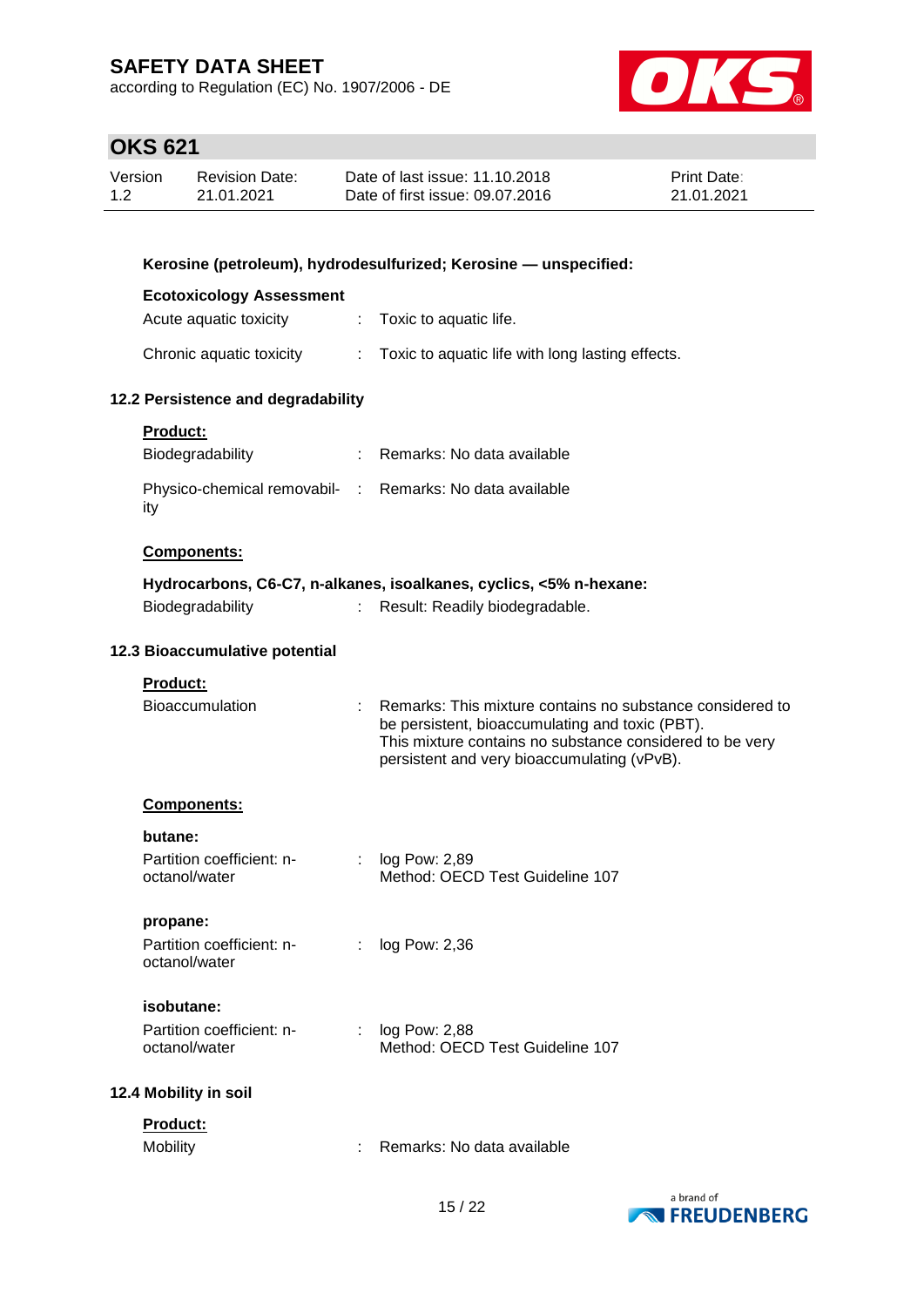according to Regulation (EC) No. 1907/2006 - DE



# **OKS 621**

| Version<br>1.2                          | <b>Revision Date:</b><br>21.01.2021 |  | Date of last issue: 11.10.2018<br>Date of first issue: 09.07.2016                                                                                                                                            | <b>Print Date:</b><br>21.01.2021 |  |  |
|-----------------------------------------|-------------------------------------|--|--------------------------------------------------------------------------------------------------------------------------------------------------------------------------------------------------------------|----------------------------------|--|--|
|                                         | mental compartments                 |  | Distribution among environ- : Remarks: No data available                                                                                                                                                     |                                  |  |  |
| 12.5 Results of PBT and vPvB assessment |                                     |  |                                                                                                                                                                                                              |                                  |  |  |
|                                         | <b>Product:</b>                     |  |                                                                                                                                                                                                              |                                  |  |  |
|                                         | Assessment                          |  | : This substance/mixture contains no components considered<br>to be either persistent, bioaccumulative and toxic (PBT), or<br>very persistent and very bioaccumulative (vPvB) at levels of<br>0.1% or higher |                                  |  |  |
|                                         | 12.6 Other adverse effects          |  |                                                                                                                                                                                                              |                                  |  |  |
|                                         | <b>Product:</b>                     |  |                                                                                                                                                                                                              |                                  |  |  |
|                                         | Additional ecological infor-        |  | $\therefore$ Toxic to aquatic life with long lasting effects.                                                                                                                                                |                                  |  |  |

## **SECTION 13: Disposal considerations**

#### **13.1 Waste treatment methods**

mation

| Product                | : Do not dispose of with domestic refuse.<br>Dispose of as hazardous waste in compliance with local and<br>national regulations.                                                                                      |
|------------------------|-----------------------------------------------------------------------------------------------------------------------------------------------------------------------------------------------------------------------|
|                        | Waste codes should be assigned by the user based on the<br>application for which the product was used.                                                                                                                |
| Contaminated packaging | : Packaging that is not properly emptied must be disposed of as<br>the unused product.<br>Offer empty spray cans to an established disposal company.<br>Pressurized container: Do not pierce or burn, even after use. |
|                        | The following Waste Codes are only suggestions:                                                                                                                                                                       |
| Waste Code             | unused product, packagings not completely emptied<br>16 05 04*, gases in pressure containers (including halons)<br>containing hazardous substances                                                                    |

### **SECTION 14: Transport information**

#### **14.1 UN number**

| <b>ADN</b> | $\therefore$ UN 1950 |
|------------|----------------------|
| <b>ADR</b> | $\therefore$ UN 1950 |
| <b>RID</b> | $:$ UN 1950          |

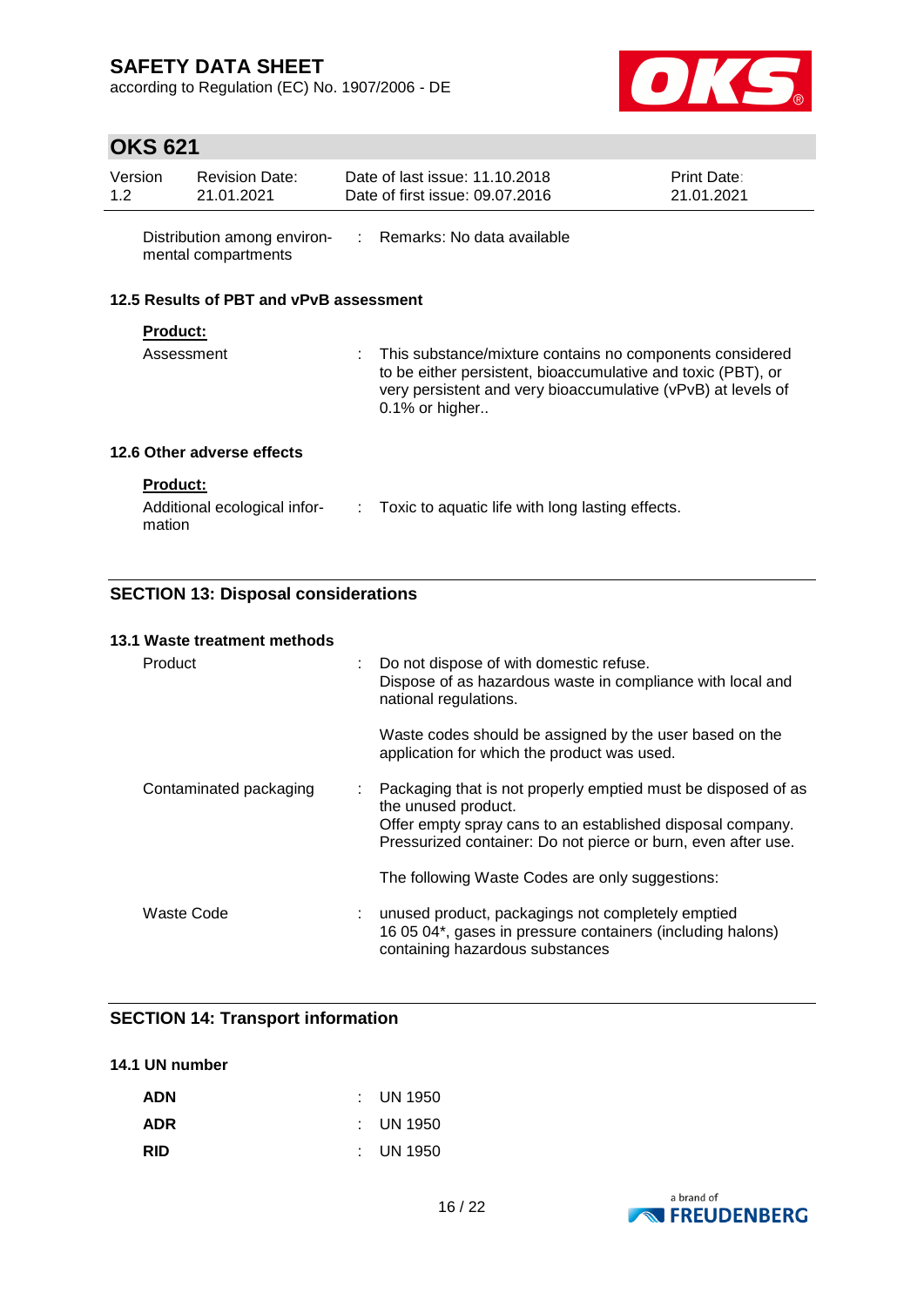according to Regulation (EC) No. 1907/2006 - DE



| Version<br>1.2 |                                   | <b>Revision Date:</b><br>21.01.2021                                                            |        | Date of last issue: 11.10.2018<br>Date of first issue: 09.07.2016 | Print Date:<br>21.01.2021 |
|----------------|-----------------------------------|------------------------------------------------------------------------------------------------|--------|-------------------------------------------------------------------|---------------------------|
|                | <b>IMDG</b><br><b>IATA</b>        |                                                                                                | ÷<br>÷ | <b>UN 1950</b><br><b>UN 1950</b>                                  |                           |
|                |                                   | 14.2 UN proper shipping name                                                                   |        |                                                                   |                           |
|                | <b>ADN</b>                        |                                                                                                |        | <b>AEROSOLS</b>                                                   |                           |
|                | <b>ADR</b>                        |                                                                                                |        | <b>AEROSOLS</b>                                                   |                           |
|                | <b>RID</b>                        |                                                                                                |        | <b>AEROSOLS</b>                                                   |                           |
|                | <b>IMDG</b>                       |                                                                                                |        | <b>AEROSOLS</b><br>(naphtha (petroleum), hydrotreated light, )    |                           |
|                | <b>IATA</b>                       |                                                                                                |        | Aerosols, flammable                                               |                           |
|                |                                   | 14.3 Transport hazard class(es)                                                                |        |                                                                   |                           |
|                | <b>ADN</b>                        |                                                                                                | ÷      | $\overline{2}$                                                    |                           |
|                | <b>ADR</b>                        |                                                                                                |        | $\overline{2}$                                                    |                           |
|                | <b>RID</b>                        |                                                                                                | ÷.     | 2                                                                 |                           |
|                | <b>IMDG</b>                       |                                                                                                | ÷      | 2.1                                                               |                           |
|                | <b>IATA</b>                       |                                                                                                | ÷      | 2.1                                                               |                           |
|                |                                   | 14.4 Packing group                                                                             |        |                                                                   |                           |
|                | <b>ADN</b><br>Labels              | Packing group<br><b>Classification Code</b>                                                    |        | Not assigned by regulation<br>5F<br>2.1                           |                           |
|                | <b>ADR</b><br>Labels              | Packing group<br><b>Classification Code</b><br>Tunnel restriction code                         |        | Not assigned by regulation<br>5F<br>2.1<br>(D)                    |                           |
|                | <b>RID</b><br>Labels              | Packing group<br><b>Classification Code</b><br><b>Hazard Identification Number</b>             |        | Not assigned by regulation<br>5F<br>23<br>2.1                     |                           |
|                | <b>IMDG</b><br>Labels<br>EmS Code | Packing group                                                                                  |        | Not assigned by regulation<br>2.1<br>F-D, S-U                     |                           |
|                | aircraft)<br>Labels               | <b>IATA (Cargo)</b><br>Packing instruction (cargo<br>Packing instruction (LQ)<br>Packing group |        | 203<br>Y203<br>Not assigned by regulation<br><b>Flammable Gas</b> |                           |
|                |                                   | <b>IATA (Passenger)</b>                                                                        |        |                                                                   |                           |

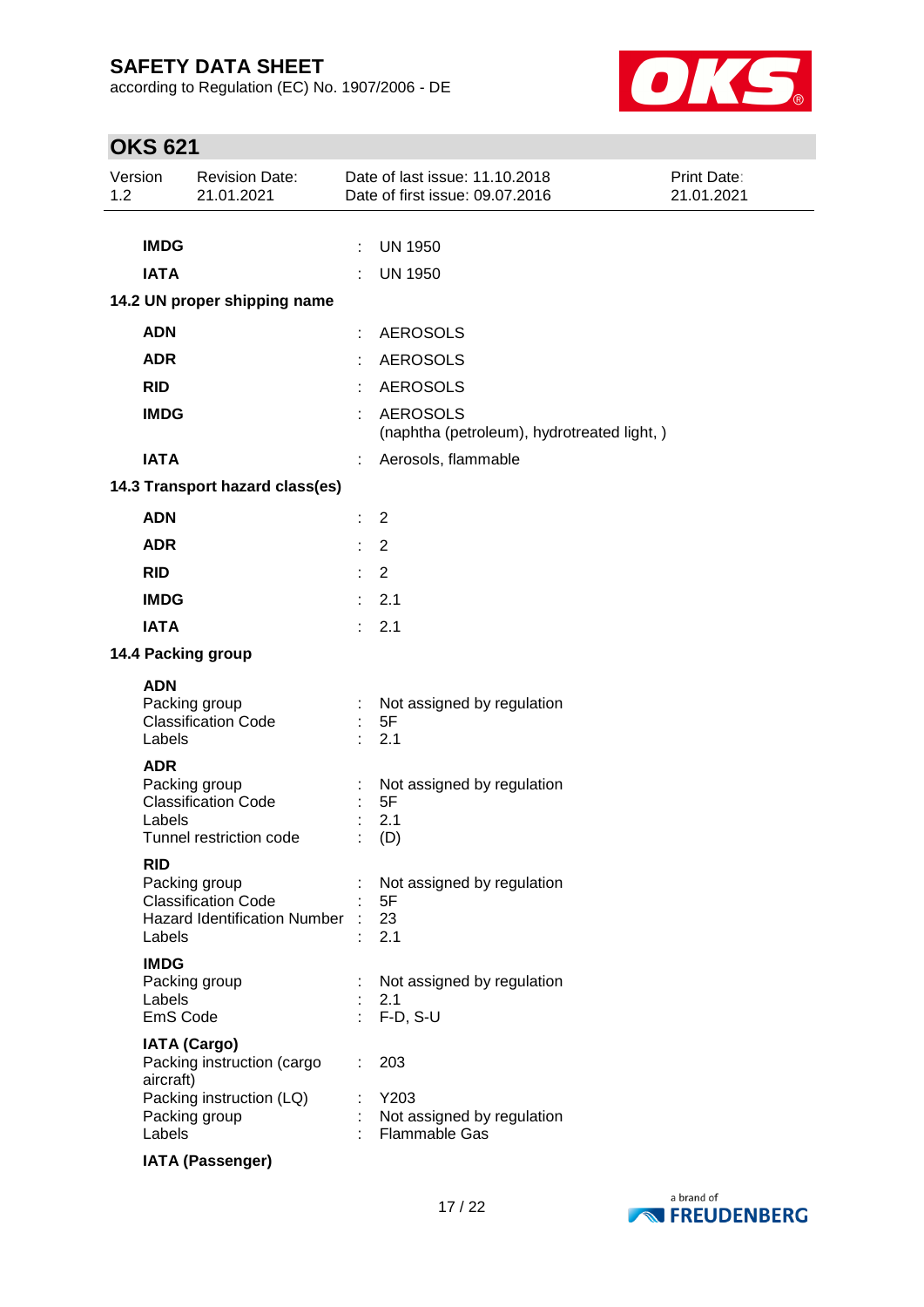according to Regulation (EC) No. 1907/2006 - DE



## **OKS 621**

| Version<br>1.2 |                         | <b>Revision Date:</b><br>21.01.2021                                       |          | Date of last issue: 11.10.2018<br>Date of first issue: 09.07.2016   | Print Date:<br>21.01.2021 |
|----------------|-------------------------|---------------------------------------------------------------------------|----------|---------------------------------------------------------------------|---------------------------|
|                | ger aircraft)<br>Labels | Packing instruction (passen-<br>Packing instruction (LQ)<br>Packing group | ÷.<br>÷. | 203<br>Y203<br>: Not assigned by regulation<br><b>Flammable Gas</b> |                           |
|                |                         | <b>14.5 Environmental hazards</b>                                         |          |                                                                     |                           |
|                | <b>ADN</b>              | Environmentally hazardous                                                 |          | yes                                                                 |                           |
|                | <b>ADR</b>              | Environmentally hazardous                                                 | ÷.       | yes                                                                 |                           |
|                | <b>RID</b>              | Environmentally hazardous                                                 | ÷.       | yes                                                                 |                           |
|                | <b>IMDG</b>             | Marine pollutant                                                          |          | yes                                                                 |                           |
|                |                         | <b>IATA (Passenger)</b><br>Environmentally hazardous                      |          | no                                                                  |                           |
|                |                         | <b>IATA (Cargo)</b><br>Environmentally hazardous                          |          | no                                                                  |                           |

#### **14.6 Special precautions for user**

The transport classification(s) provided herein are for informational purposes only, and solely based upon the properties of the unpackaged material as it is described within this Safety Data Sheet. Transportation classifications may vary by mode of transportation, package sizes, and variations in regional or country regulations.

#### **14.7 Transport in bulk according to Annex II of Marpol and the IBC Code**

Remarks : Not applicable for product as supplied.

### **SECTION 15: Regulatory information**

#### **15.1 Safety, health and environmental regulations/legislation specific for the substance or mixture**

| REACH - Candidate List of Substances of Very High<br>Concern for Authorisation (Article 59).                                           |    | : This product does not contain sub-<br>stances of very high concern (Regu-<br>lation (EC) No 1907/2006 (REACH),<br>Article 57). |
|----------------------------------------------------------------------------------------------------------------------------------------|----|----------------------------------------------------------------------------------------------------------------------------------|
| REACH - List of substances subject to authorisation<br>(Annex XIV)                                                                     |    | Not applicable                                                                                                                   |
| Regulation (EC) No 1005/2009 on substances that de-<br>plete the ozone layer                                                           |    | Not applicable                                                                                                                   |
| Regulation (EU) 2019/1021 on persistent organic pollu-<br>tants (recast)                                                               | ÷. | Not applicable                                                                                                                   |
| Regulation (EC) No 649/2012 of the European Parlia-<br>ment and the Council concerning the export and import<br>of dangerous chemicals |    | Not applicable                                                                                                                   |

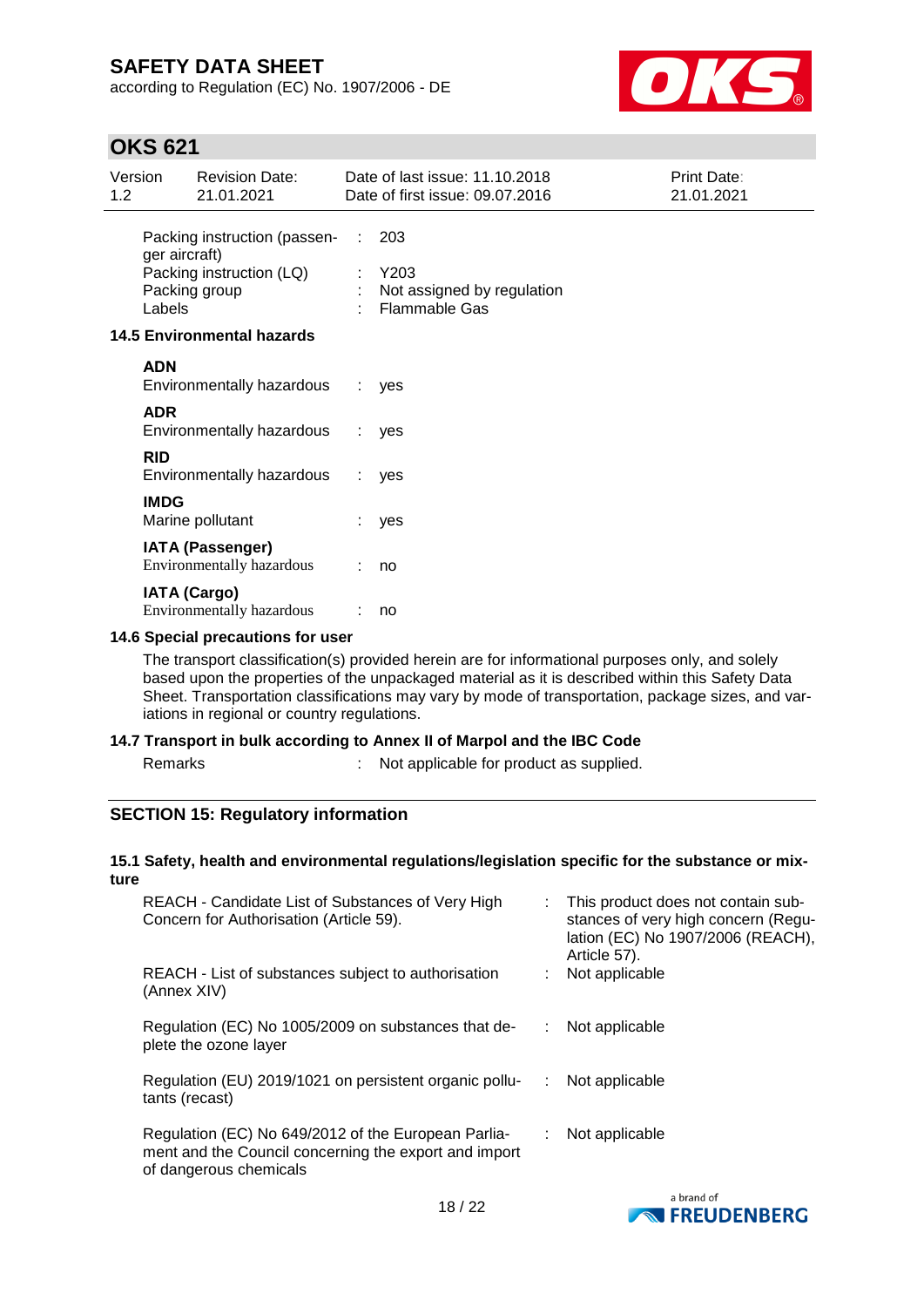according to Regulation (EC) No. 1907/2006 - DE



|                             | OKS 621          |                                                                                                                                                      |   |                                                                                                                                                                                                                                                                                                                                                                                                                                |                                  |
|-----------------------------|------------------|------------------------------------------------------------------------------------------------------------------------------------------------------|---|--------------------------------------------------------------------------------------------------------------------------------------------------------------------------------------------------------------------------------------------------------------------------------------------------------------------------------------------------------------------------------------------------------------------------------|----------------------------------|
| Version<br>1.2 <sub>1</sub> |                  | <b>Revision Date:</b><br>21.01.2021                                                                                                                  |   | Date of last issue: 11.10.2018<br>Date of first issue: 09.07.2016                                                                                                                                                                                                                                                                                                                                                              | <b>Print Date:</b><br>21.01.2021 |
|                             |                  | REACH - Restrictions on the manufacture, placing on<br>the market and use of certain dangerous substances,<br>preparations and articles (Annex XVII) |   | Not applicable<br>÷                                                                                                                                                                                                                                                                                                                                                                                                            |                                  |
|                             | P <sub>2</sub>   |                                                                                                                                                      |   |                                                                                                                                                                                                                                                                                                                                                                                                                                |                                  |
|                             | E <sub>2</sub>   |                                                                                                                                                      |   | Seveso III: Directive 2012/18/EU of the European Parliament and of the Council on the control of<br>major-accident hazards involving dangerous substances.<br><b>ENVIRONMENTAL</b><br><b>HAZARDS</b>                                                                                                                                                                                                                           |                                  |
|                             | 18               |                                                                                                                                                      |   | Liquefied extremely flam-<br>mable gases (including<br>LPG) and natural gas                                                                                                                                                                                                                                                                                                                                                    |                                  |
|                             | P <sub>3</sub> b |                                                                                                                                                      |   | <b>FLAMMABLE AEROSOLS</b>                                                                                                                                                                                                                                                                                                                                                                                                      |                                  |
|                             | 34               |                                                                                                                                                      |   | Petroleum products: (a)<br>gasolines and naphthas,<br>(b) kerosenes (including jet<br>fuels), (c) gas oils (includ-<br>ing diesel fuels, home<br>heating oils and gas oil<br>blending streams), (d)<br>heavy fuel oils (e) alterna-<br>tive fuels serving the same<br>purposes and with similar<br>properties as regards<br>flammability and environ-<br>mental hazards as the<br>products referred to in<br>points (a) to (d) |                                  |
|                             | (Germany)        | Water contaminating class                                                                                                                            |   | WGK 2 obviously hazardous to water<br>Classification according to AwSV, Annex 1 (5.2)                                                                                                                                                                                                                                                                                                                                          |                                  |
|                             |                  | TA Luft List (Germany)                                                                                                                               | ÷ | Total dust:<br>Not applicable<br>Inorganic substances in powdered form:<br>Not applicable<br>Inorganic substances in vapour or gaseous form:<br>Not applicable<br>Organic Substances:<br>others: 92,2 %<br>Carcinogenic substances:<br>Not applicable<br>Mutagenic:                                                                                                                                                            |                                  |
|                             |                  |                                                                                                                                                      |   | Not applicable<br>Toxic to reproduction:<br>Not applicable                                                                                                                                                                                                                                                                                                                                                                     |                                  |

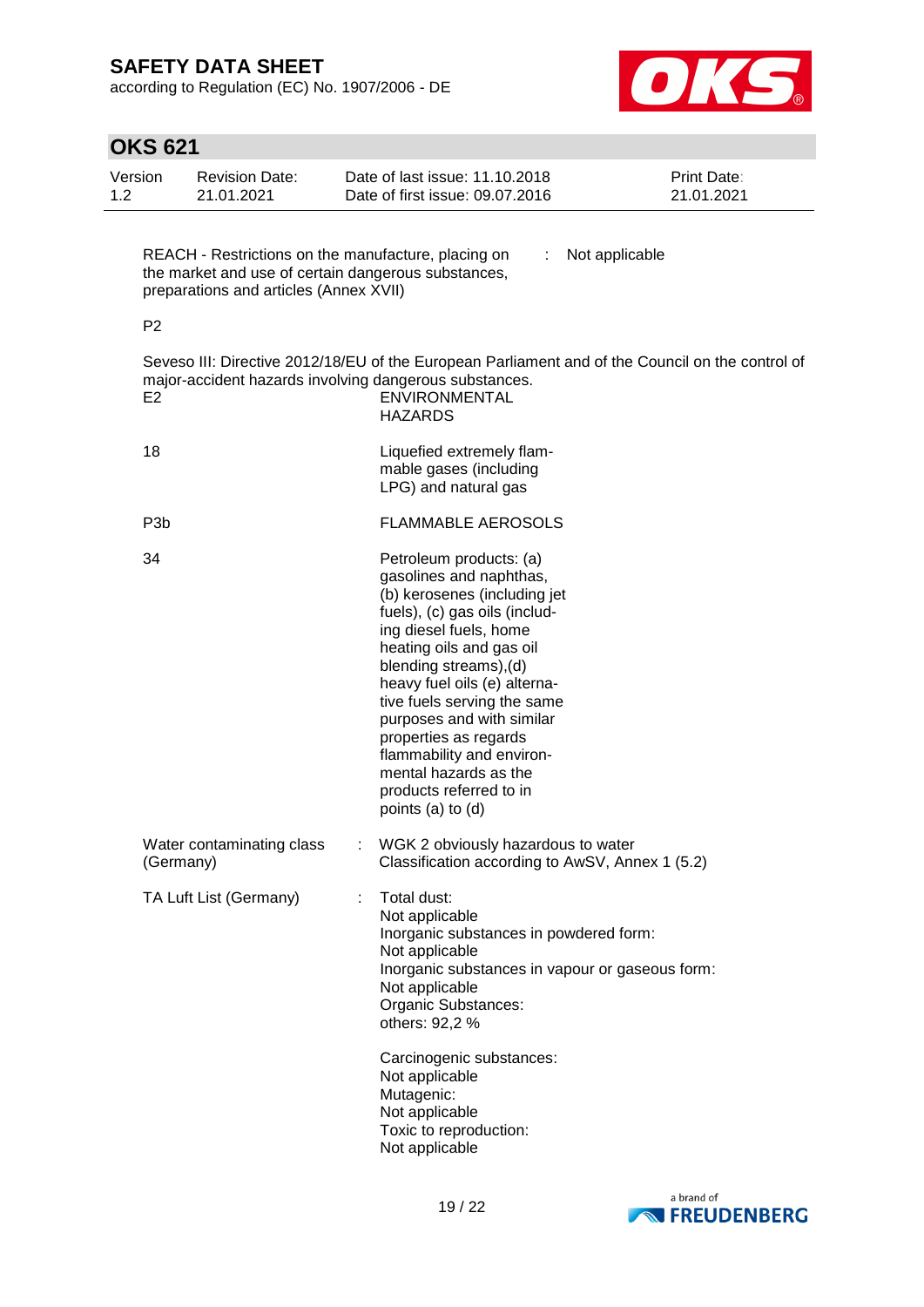according to Regulation (EC) No. 1907/2006 - DE



## **OKS 621**

| Version | <b>Revision Date:</b>      | Date of last issue: 11.10.2018                                                                                                                                         | <b>Print Date:</b> |
|---------|----------------------------|------------------------------------------------------------------------------------------------------------------------------------------------------------------------|--------------------|
| 1.2     | 21.01.2021                 | Date of first issue: 09.07.2016                                                                                                                                        | 21.01.2021         |
|         | Volatile organic compounds | : Directive 2010/75/EU of 24 November 2010 on industrial<br>emissions (integrated pollution prevention and control)<br>Volatile organic compounds (VOC) content: 100 % |                    |

#### **Other regulations:**

Take note of Directive 94/33/EC on the protection of young people at work or stricter national regulations, where applicable.

#### **15.2 Chemical safety assessment**

This information is not available.

### **SECTION 16: Other information**

#### **Full text of H-Statements** H220 : Extremely flammable gas. H225 : Highly flammable liquid and vapour. H280 : Contains gas under pressure; may explode if heated. H304 : May be fatal if swallowed and enters airways. H315 : Causes skin irritation. H336 : May cause drowsiness or dizziness. H411 : Toxic to aquatic life with long lasting effects.

**Full text of other abbreviations**

| Note C                | Some organic substances may be marketed either in a specif-<br>ic isomeric form or as a mixture of several isomers. In this<br>case the supplier must state on the label whether the sub-<br>stance is a specific isomer or a mixture of isomers.                                                                                                                                                                                                                                                                                                        |
|-----------------------|----------------------------------------------------------------------------------------------------------------------------------------------------------------------------------------------------------------------------------------------------------------------------------------------------------------------------------------------------------------------------------------------------------------------------------------------------------------------------------------------------------------------------------------------------------|
| Note U (table $3.1$ ) | When put on the market gases have to be classified as "Gas-<br>es under pressure", in one of the groups compressed gas,<br>liquefied gas, refrigerated liquefied gas or dissolved gas. The<br>group depends on the physical state in which the gas is pack-<br>aged and therefore has to be assigned case by case. The<br>following codes are assigned: Press. Gas (Comp.) Press. Gas<br>(Liq.) Press. Gas (Ref. Liq.) Press. Gas (Diss.) Aerosols shall<br>not be classified as gases under pressure (See Annex I, Part<br>2, Section 2.3.2.1, Note 2). |
| DE TRGS 900           | Germany. TRGS 900 - Occupational exposure limit values.                                                                                                                                                                                                                                                                                                                                                                                                                                                                                                  |
| DE TRGS 900 / AGW     | <b>Time Weighted Average</b>                                                                                                                                                                                                                                                                                                                                                                                                                                                                                                                             |

ADN - European Agreement concerning the International Carriage of Dangerous Goods by Inland Waterways; ADR - European Agreement concerning the International Carriage of Dangerous Goods by Road; AICS - Australian Inventory of Chemical Substances; ASTM - American Society for the Testing of Materials; bw - Body weight; CLP - Classification Labelling Packaging Regulation; Regulation (EC) No 1272/2008; CMR - Carcinogen, Mutagen or Reproductive Toxicant; DIN

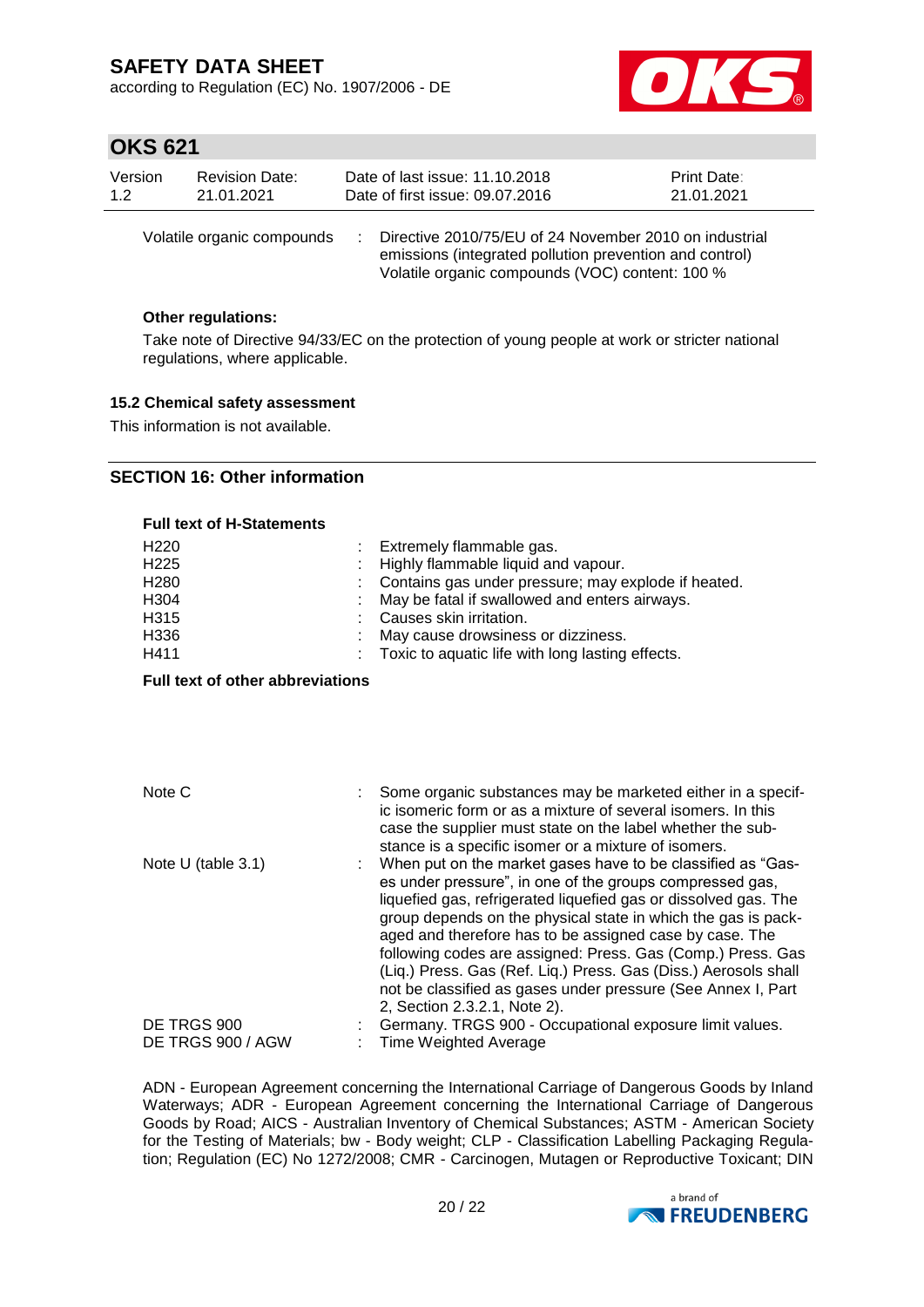according to Regulation (EC) No. 1907/2006 - DE



## **OKS 621**

| Version | <b>Revision Date:</b> | Date of last issue: 11.10.2018  | <b>Print Date:</b> |
|---------|-----------------------|---------------------------------|--------------------|
| 1.2     | 21.01.2021            | Date of first issue: 09.07.2016 | 21.01.2021         |

- Standard of the German Institute for Standardisation; DSL - Domestic Substances List (Canada); ECHA - European Chemicals Agency; EC-Number - European Community number; ECx - Concentration associated with x% response; ELx - Loading rate associated with x% response; EmS - Emergency Schedule; ENCS - Existing and New Chemical Substances (Japan); ErCx - Concentration associated with x% growth rate response; GHS - Globally Harmonized System; GLP - Good Laboratory Practice; IARC - International Agency for Research on Cancer; IATA - International Air Transport Association; IBC - International Code for the Construction and Equipment of Ships carrying Dangerous Chemicals in Bulk; IC50 - Half maximal inhibitory concentration; ICAO - International Civil Aviation Organization; IECSC - Inventory of Existing Chemical Substances in China; IMDG - International Maritime Dangerous Goods; IMO - International Maritime Organization; ISHL - Industrial Safety and Health Law (Japan); ISO - International Organisation for Standardization; KECI - Korea Existing Chemicals Inventory; LC50 - Lethal Concentration to 50 % of a test population; LD50 - Lethal Dose to 50% of a test population (Median Lethal Dose); MARPOL - International Convention for the Prevention of Pollution from Ships; n.o.s. - Not Otherwise Specified; NO(A)EC - No Observed (Adverse) Effect Concentration; NO(A)EL - No Observed (Adverse) Effect Level; NOELR - No Observable Effect Loading Rate; NZIoC - New Zealand Inventory of Chemicals; OECD - Organization for Economic Co-operation and Development; OPPTS - Office of Chemical Safety and Pollution Prevention; PBT - Persistent, Bioaccumulative and Toxic substance; PICCS - Philippines Inventory of Chemicals and Chemical Substances; (Q)SAR - (Quantitative) Structure Activity Relationship; REACH - Regulation (EC) No 1907/2006 of the European Parliament and of the Council concerning the Registration, Evaluation, Authorisation and Restriction of Chemicals; RID - Regulations concerning the International Carriage of Dangerous Goods by Rail; SADT - Self-Accelerating Decomposition Temperature; SDS - Safety Data Sheet; SVHC - Substance of Very High Concern; TCSI - Taiwan Chemical Substance Inventory; TRGS - Technical Rule for Hazardous Substances; TSCA - Toxic Substances Control Act (United States); UN - United Nations; vPvB - Very Persistent and Very Bioaccumulative

#### **Further information**

| <b>Classification of the mixture:</b> |                                     | <b>Classification procedure:</b>    |  |
|---------------------------------------|-------------------------------------|-------------------------------------|--|
| Aerosol 1                             | H <sub>222</sub> , H <sub>229</sub> | Based on product data or assessment |  |
| Skin Irrit. 2                         | H <sub>315</sub>                    | Calculation method                  |  |
| STOT SE 3                             | H336                                | Calculation method                  |  |
| Asp. Tox. 1                           | H304                                | Based on product data or assessment |  |
| Aquatic Chronic 2                     | H411                                | Calculation method                  |  |

This safety data sheet applies only to products as originally packed and labelled. The information contained therein may not be reproduced or modified without our express written permission. Any forwarding of this document is only permitted to the extent required by law. Any further, in particular public, dissemination of the safety data sheet (e.g. as a document for download from the Internet) is not permitted without our express written consent. We provide our customers with amended safety data sheets as prescribed by law. The customer is responsible for passing on safety data sheets and any amendments contained therein to its own customers, employees and other users of the product. We provide no guarantee that safety data sheets received by users from third parties are up-to-date. All information and instructions in this safety data sheet have been compiled to the best of our knowledge and are based on the information available to us on the day of publication. The information provided is intended to describe the product in relation to the required safety measures; it is neither an assurance of characteristics nor a guarantee of the product's suitability for particular applications and does not justify any contractual legal relationship. The existence of a safety data sheet for a particular jurisdiction does not necessarily mean